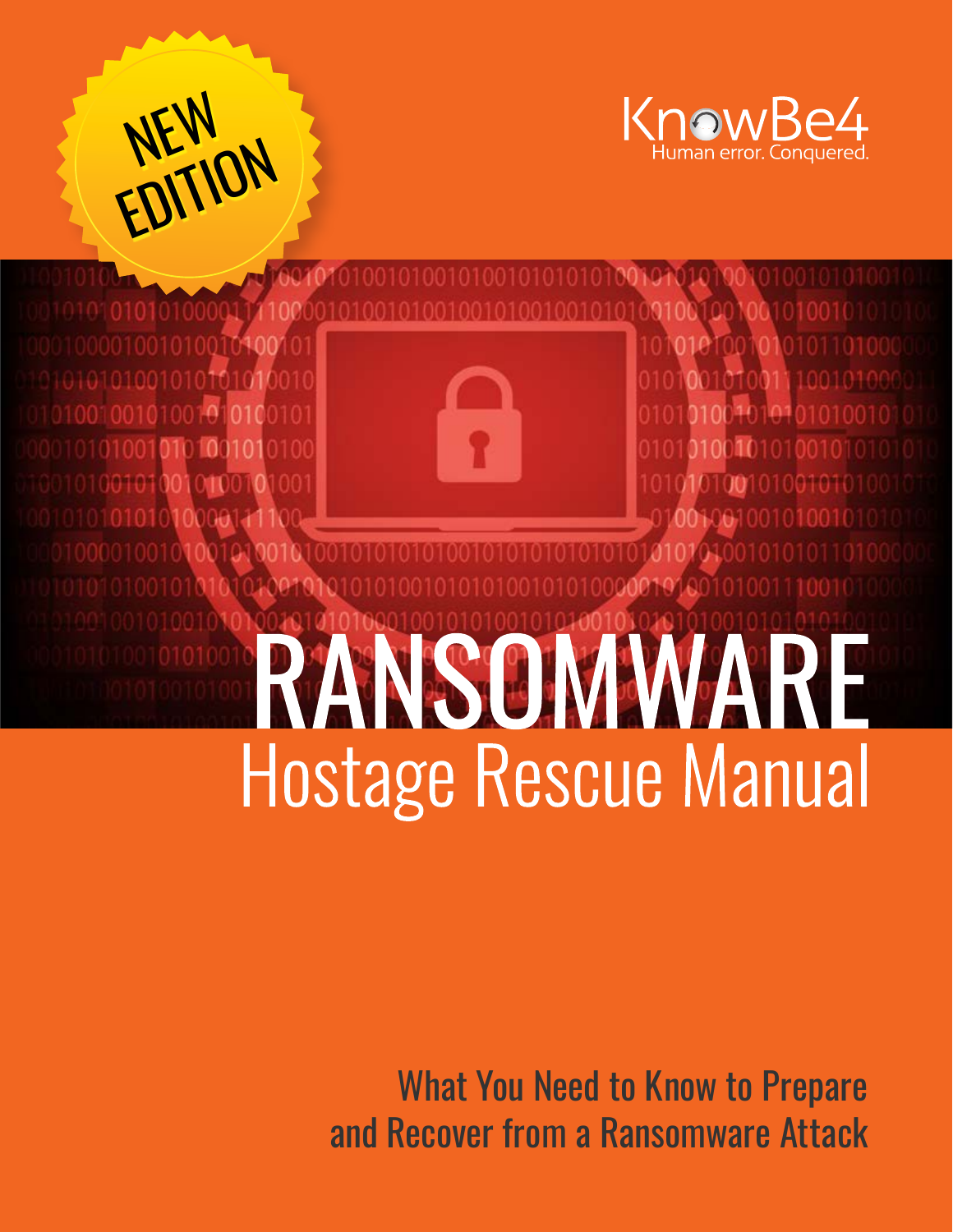## **Table of Contents**

| Decide on Initial Response <u>Communication and the set of the set of the set of the set of the set of the set of the set of the set of the set of the set of the set of the set of the set of the set of the set of the set of </u> |  |
|--------------------------------------------------------------------------------------------------------------------------------------------------------------------------------------------------------------------------------------|--|
|                                                                                                                                                                                                                                      |  |
|                                                                                                                                                                                                                                      |  |
|                                                                                                                                                                                                                                      |  |
|                                                                                                                                                                                                                                      |  |
|                                                                                                                                                                                                                                      |  |
|                                                                                                                                                                                                                                      |  |
| Obtaining Bitcoin 2008 and 2008 and 2008 and 2008 and 2008 and 2008 and 2008 and 2008 and 2008 and 2008 and 20                                                                                                                       |  |
|                                                                                                                                                                                                                                      |  |
|                                                                                                                                                                                                                                      |  |
|                                                                                                                                                                                                                                      |  |
|                                                                                                                                                                                                                                      |  |
|                                                                                                                                                                                                                                      |  |
|                                                                                                                                                                                                                                      |  |
|                                                                                                                                                                                                                                      |  |
| Ransomware Attack Response Checklist Manual Manuscrittis (1988) 73                                                                                                                                                                   |  |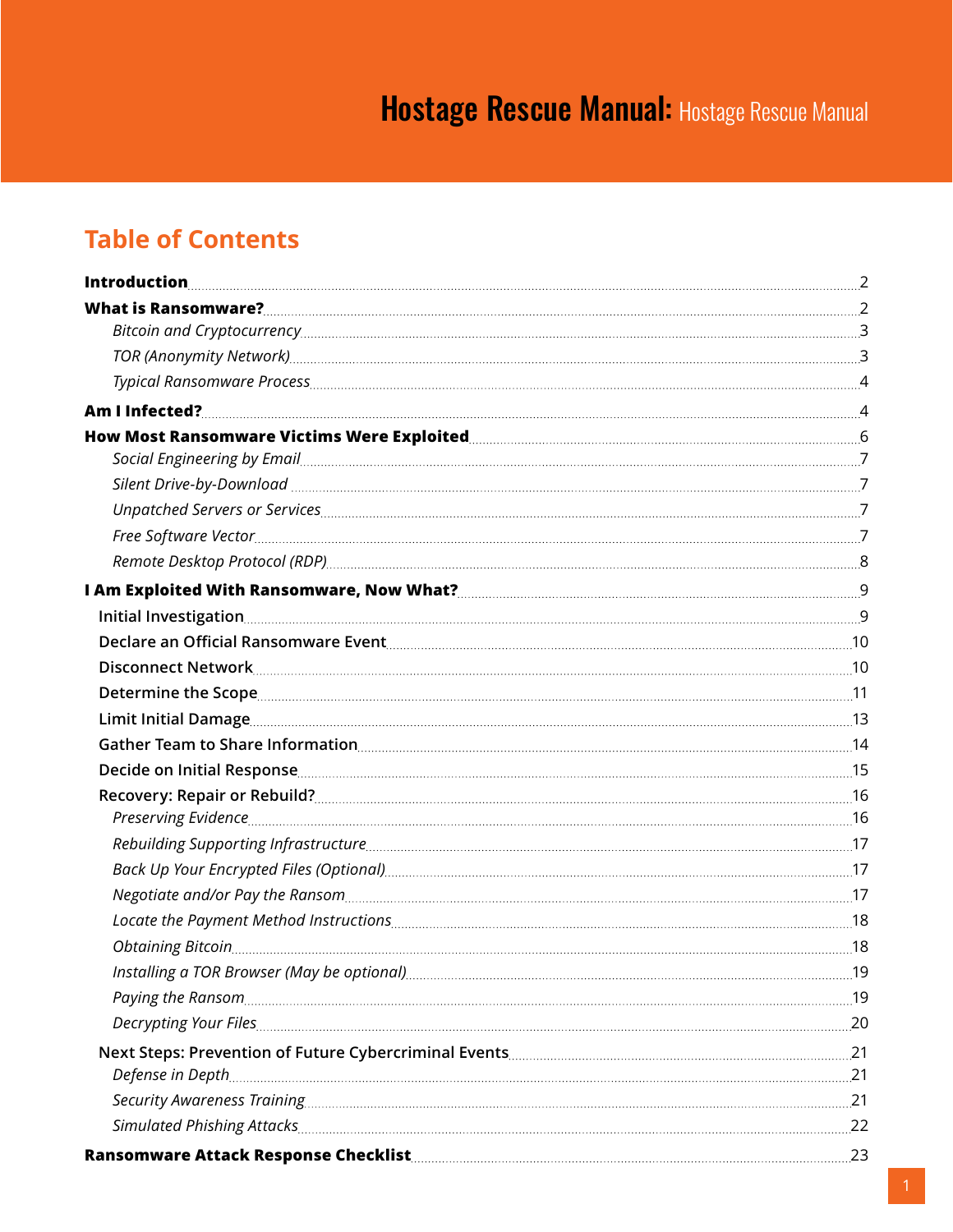## <span id="page-2-0"></span>**INTRODUCTION**

Ransomware is one of the most damaging types of cyber attacks of all time, and the one feared the most by business owners and cybersecurity defenders. This worry is not without reason. In an instant, an organization's critical IT infrastructure can be brought down for weeks to months, completely stopping all business. Some data and systems may be lost forever. Complete recovery may take over a year. Customer impacts may last long past the technical recovery process.

The FBI is investigating about 100 different types of ransomware "gangs" ([https://www.reuters.com/](https://www.reuters.com/technology/fbi-says-it-is-investigating-about-100-types-ransomware-wsj-2021-06-04/) [technology/fbi-says-it-is-investigating-about-100-types-ransomware-wsj-2021-06-04/\)](https://www.reuters.com/technology/fbi-says-it-is-investigating-about-100-types-ransomware-wsj-2021-06-04/) and most are operating in foreign cybercriminal safe havens where the victim's domestic law enforcement agencies cannot stop them. Despite defenders' best efforts, the occurrence of ransomware continues to increase ([https://blog.knowbe4.com/ransomware-attacks-in-2021-have-increased-nearly-three](https://blog.knowbe4.com/ransomware-attacks-in-2021-have-increased-nearly-three-fold-in-the-first-half-of-the-year)[fold-in-the-first-half-of-the-](https://blog.knowbe4.com/ransomware-attacks-in-2021-have-increased-nearly-three-fold-in-the-first-half-of-the-year)year).

The financial damage caused by ransomware is daunting. Ransomware was successful in exploiting up to 68% of surveyed organizations in one year alone, according to the 2021 Cyberthreat Defense Report (<https://info.knowbe4.com/research-2021-cyberthreat-defense-report>). Ransomware mitigation vendor Coveware says the average ransom paid in Q3 2021 was \$139,739 USD ([https://www.coveware.com/blog/2021/10/20/ransomware-attacks-continue-as-pressure-mounts\)](https://www.coveware.com/blog/2021/10/20/ransomware-attacks-continue-as-pressure-mounts). Some organizations have paid tens of millions of dollars in ransomware extortion.

Overall, recovery costs are usually many times higher than the ransomware extortion payment. One cybersecurity vendor stated \$18 billion was paid globally in ransom in 2020, and total costs were in the hundreds of billions of dollars ([https://blog.emsisoft.com/en/38426/the-cost-ofransomware-in-](https://blog.emsisoft.com/en/38426/the-cost-ofransomware-in-2021-a-country-by-country-analysis/)[2021-a-country-by-country-analysis/\)](https://blog.emsisoft.com/en/38426/the-cost-ofransomware-in-2021-a-country-by-country-analysis/). Another cybersecurity analyst predicted total ransomware costs could hit \$250 billion by 2031.

## **WHAT IS RANSOMWARE?**

Ransomware can take different forms, causing many different types of threats and damage. In its most common form, criminals use it to threaten to prevent access to critical data and systems and/ or to release sensitive data unless a ransom has been paid. Here are some of the common impacts of ransomware:

- **•** Encrypts data and systems, causing downtime and recovery costs
- **•** Steals confidential data, exfiltrates it outside the organization, and threatens to release it
- **•** Steals organization, employee and customer login credentials
- **•** Uses compromised victims' systems and earned trust to compromise customers and business partners
- **•** Publicly shames victim, causing reputational damage

The general media has coined the term "double extortion" to describe the threats and damage that ransomware groups promise and/or accomplish along with the traditional encryption of data. All-in-all, the damage that the average ransomware attack causes to a victim organization is often quite extensive.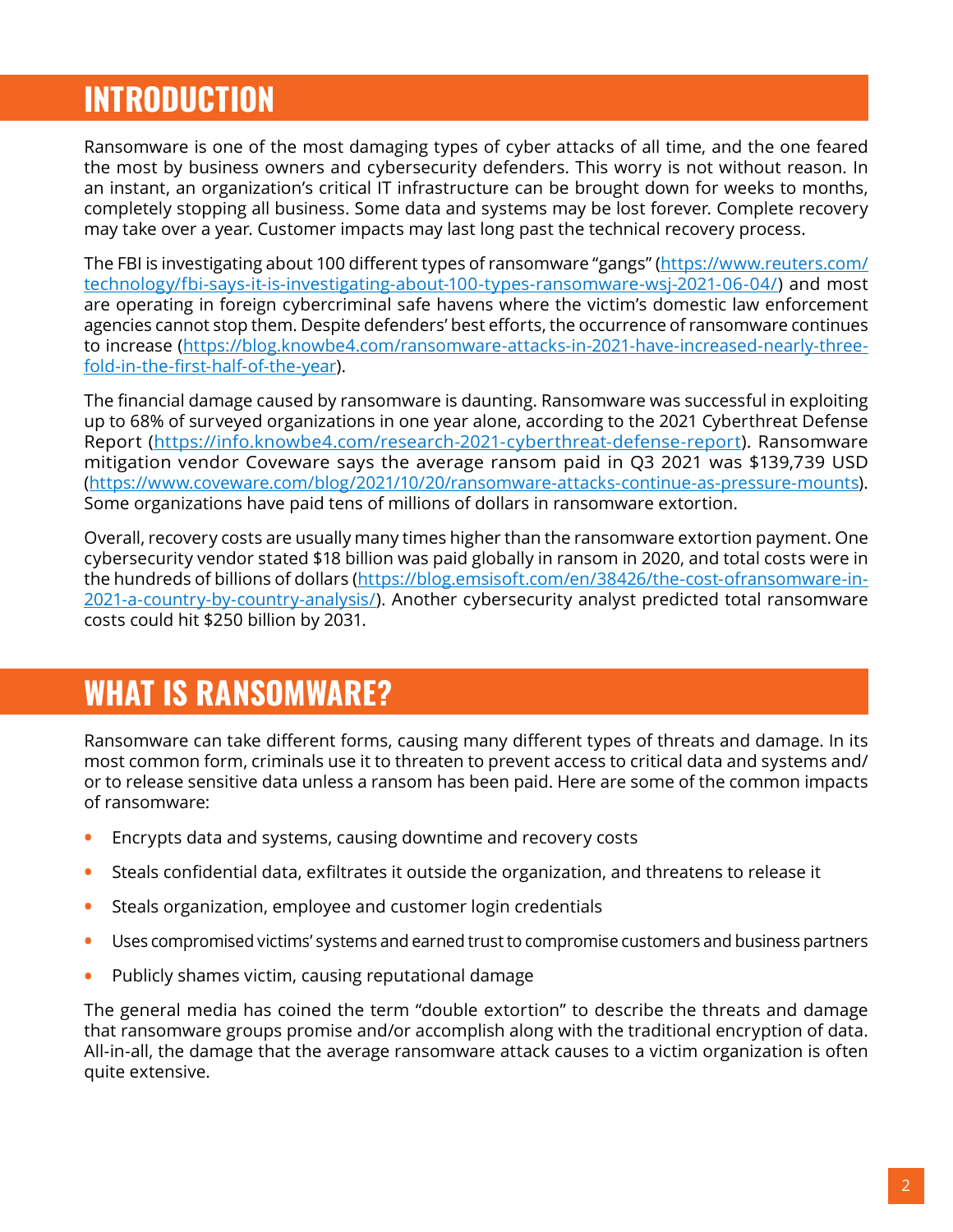#### <span id="page-3-0"></span>*Today, over 80% of all ransomware attacks involve "double extortion," data and credential exfiltration.*

The ransomware hackers primarily use the following vectors to infect a machine: phishing emails, unpatched programs, password guessing/theft, compromised vendors, poisoned online advertising, and compromised software downloads.

If the ransomware attack is successful, once the files are encrypted and/or stolen, the hackers will display some sort of screen or webpage explaining how to pay to unlock the data or prevent the unauthorized release of data and credentials. Ransomware often has a less than one-week deadline, which if passed, causes the payment to automatically increase or the encryption may be left in place permanently and the stolen data released publicly or to other cybercriminals.

### **Bitcoin and Cryptocurrency**

Paying the ransom invariably involves paying with some form of cryptocurrency, such as Bitcoin (abbreviated BTC). Bitcoin is currently the most popular form of cryptocurrency and the most popular type required to pay ransomware extortions. But there are other popular cryptocurrencies including Ethereum, Litecoin, Ripple, Tether, XPR, Dogecoin, Monero and many more.

Some ransomware groups use other types of payments, such as gift cards or money-wiring services, but Bitcoin and cryptocurrencies remain the number one payment method by a large margin because of their nearly guaranteed anonymity. Cryptocurrencies can be transferred anywhere in the world via the Internet. Observers can see the associated "digital wallets" involved in any cryptocurrency transaction, but unless the involved parties go out of their way to identify themselves, who sends or receives the payment is usually unknown. This makes cryptocurrency the ideal payment method for ransomware groups.

## **TOR (Anonymity Network)**

Ransomware groups will often require that all communications between the victim and themselves happen across TOR ("The Onion Router"). TOR is a virtual network and related browser developed to attempt to anonymize Internet traffic. It uses a special browser (the TOR browser) that is configured to use an ever-changing worldwide volunteer network of network traffic relays. All traffic is encrypted at the origination point and then sent across an anonymized set of randomly selected "TOR nodes," until it reaches its intended destination. The TOR network was designed from the ground up to anonymize and hide the originating and ending destination of the traffic from other observers.

Cybercriminals and other people who wish to anonymize their traffic can use this TOR network to communicate or host websites that cannot be easily tracked by law enforcement or government officials. In this way, it can be a tool for circumventing censorship, but also a tool for more nefarious use of anonymous traffic. Since TOR (and cryptocurrencies) are so well crafted for anonymizing activity, ransomware groups can use it to interact with their victims without much fear of retaliation or discovery.

#### **A few facts about TOR:**

- **•** Instead of using .com or .net domains, onion web addresses end in .onion
- **•** You cannot browse TOR sites using a regular Internet browser
- **•** TOR was originally developed by the U.S. Naval Research Laboratory and Defense Advanced Research Projects Agency (DARPA)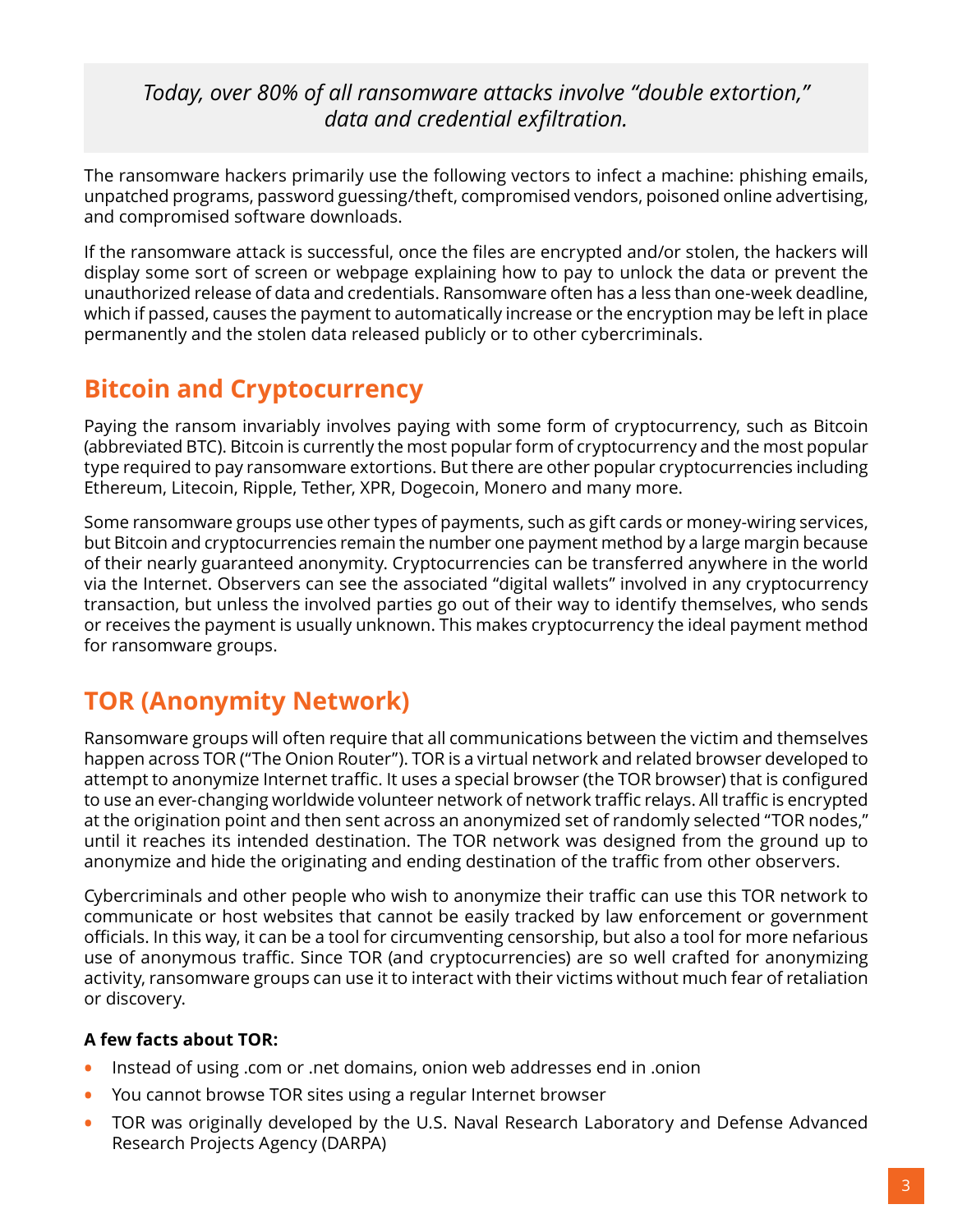<span id="page-4-0"></span>**•** Although the TOR network and browser do a good job at hiding participants' real locations and activities, those locations and activities can sometimes be discovered using other methods, often not related to the TOR network or browser

### **Typical Ransomware Process**

Today, ransomware typically gains access to a new organization and then "dials home" to its controlling "command and control" servers. Ransomware often updates itself to make sure it cannot be detected by most anti-malware scanners and to get new functionality and instructions. It notifies its operator of the new compromise. The ransomware gang can then let the ransomware program do what it was automatically programmed to do, give it new instructions, or visit the victim's environment at their leisure.

The ransomware gang often uses additional malware, tools and scripts to look around the victim's environment and they eavesdrop on emails to determine what digital assets they need to encrypt and steal to cause the most pain. They will usually research the victim organization's financial status to determine how much ransom to charge. They want to charge as much as they can without making the amount so onerous that the victim will never pay. Common ransom payout requests are around 2% of annual net revenues. Then they set off their ransomware payload encrypting files and start the extortion. The time from initial break-in to encryption and extortion notice can often be measured in weeks or months.

If the victim decides to pay the ransom, once the hackers verify payment, they usually provide the victim "decryptor" software and/or one or more decryption keys. The victim can then start the arduous process of decrypting all of the encrypted data. The hacker then promises not to release the copied data and credentials.

## **AM I INFECTED?**

It's usually straightforward to find out if you are exploited by a ransomware program. The most common signs and symptoms are:

- **•** One or multiple unexplained sudden "crashes" on otherwise unrelated systems on the same network
- **•** A ransomware "notice" is visibly displayed
- **•** You suddenly cannot open normal files and get errors such as the file is corrupted or has the wrong extension
- **•** The ransomware program or a related website warns you that there is a countdown until the ransom increases or you will not be able to decrypt your files
- **•** A warning message window has been opened by the ransomware program and you cannot close it
- **•** You see files in all directories with names such as HOW TO DECRYPT FILES.TXT or DECRYPT\_ INSTRUCTIONS.HTML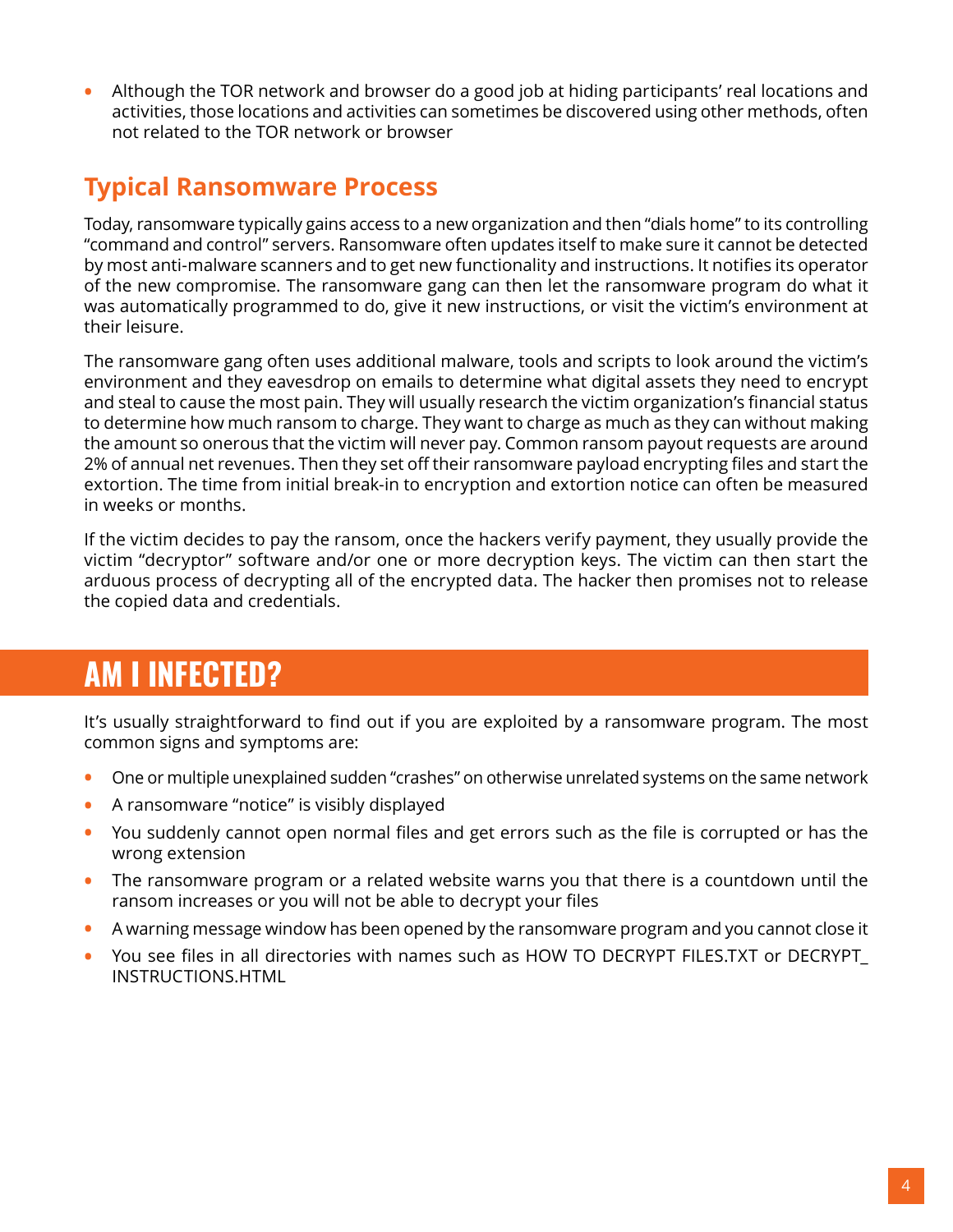*Here is an example of a ransomware screen from the Sodinokibi ransomware program:*



#### *Here is an example of a ransomware notice on an exploited customer's website, threatening data exposure:*

#### $\leftarrow -0$  . O . O determination  $A = 3$  & & & = Because of Robert Denison failed to take very simple security measures on his devices, I hacked into all employees google accounts that were hosted under the domain name of denisonyachtsales.com All company leads, accounting archives, employee social security numbers, employee signatures including the data that sent from "clients" of Denison Yachting to the mailing accounts of the company is under my control. So if you ever conducted business with Bob Denison, your private data might be in my hands right now. What do I ask for? I want Bob to send 15 BTC to this Bitcoin wallet address; 3J7sKP8dmoyisj2dcJoExfBUuvE5pPP9nT What will happen if my demand won't be fulfilled? When the countdown here finishes, all the data that mentioned previously will be publicly available for anyone who visits this webpage. Bob, this was your fault, don't make other people pay for your fault. For any questions, reach me at denisonextortion@protonmail.com If this website shuts down, you can track the countdown on denisonextortion.com 0d 18h 11m 51s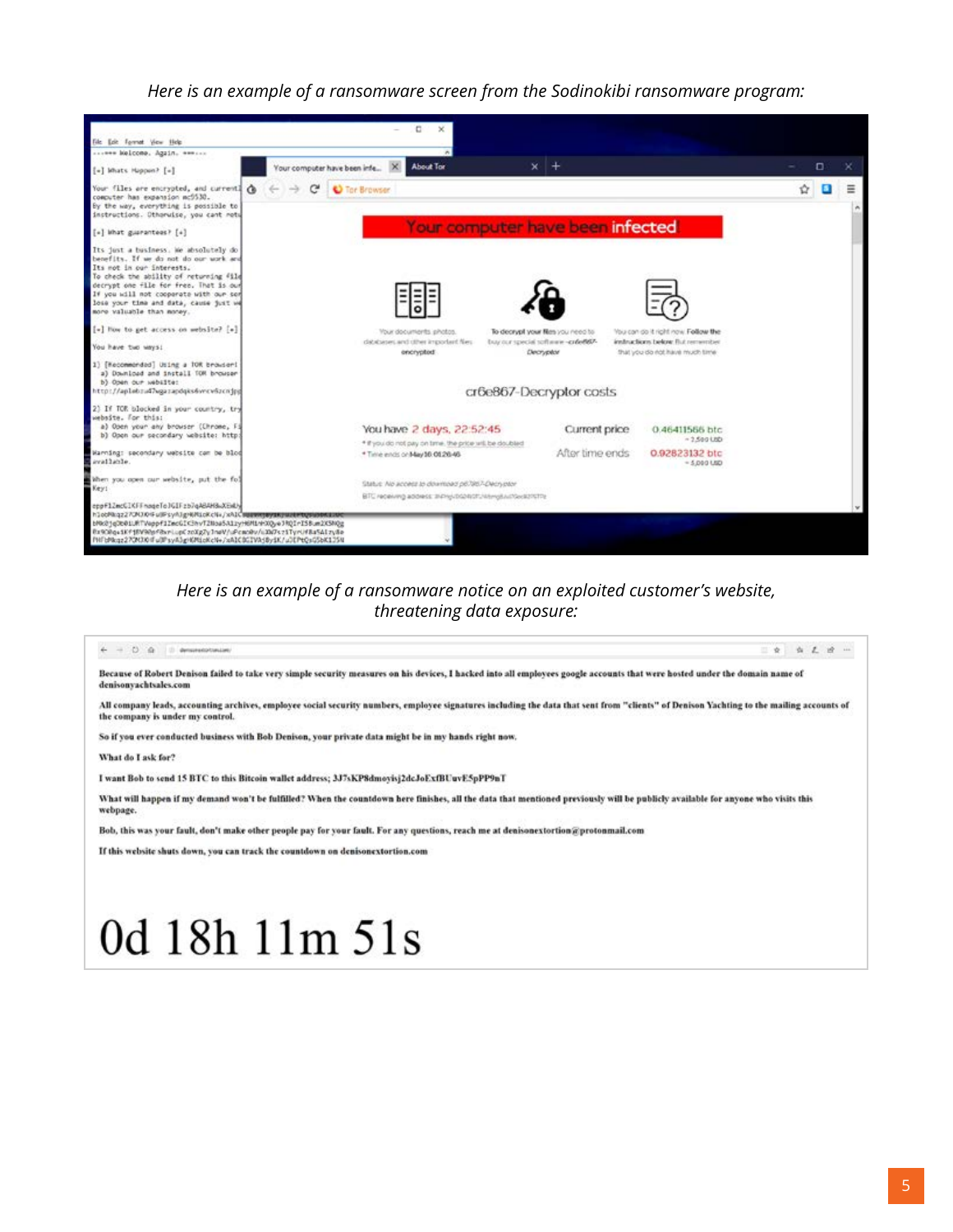# <span id="page-6-0"></span>**HOW MOST RANSOMWARE VICTIMS WERE EXPLOITED**

Since the beginning of computers, only two root cause methods have accounted for the vast majority of malicious breaches to most devices and most organizations:

- **•** Social engineering
- **•** Unpatched software

This also holds true for ransomware attacks. There are various other malware and hacking methods that became very popular for a few years (such as boot viruses, USB key infections, etc.), but social engineering and unpatched software have been either the number one or number two most popular exploit methods for most years over three decades.

The fact that social engineering and unpatched software are the top causes of malicious hacker and malware exploitation has been covered in hundreds of previous articles and whitepapers, including these examples:

- **•** <https://info.knowbe4.com/threat-intelligence-to-build-your-data-driven-defense>
- **•** [https://blog.knowbe4.com/70-to-90-of-all-malicious-breaches-are-due-to-social-engineering](https://blog.knowbe4.com/70-to-90-of-all-malicious-breaches-are-due-to-social-engineering-and-phishing-attacks)[and-phishing-attacks](https://blog.knowbe4.com/70-to-90-of-all-malicious-breaches-are-due-to-social-engineering-and-phishing-attacks)
- **•** [https://blog.knowbe4.com/cyberheistnews-vol-11-14-heads-up-phishing-remains-the-most](https://blog.knowbe4.com/cyberheistnews-vol-11-14-heads-up-phishing-remains-the-most-common-form-of-attack)[common-form-of-attack](https://blog.knowbe4.com/cyberheistnews-vol-11-14-heads-up-phishing-remains-the-most-common-form-of-attack)
- **•** <https://enterprise.verizon.com/resources/reports/2021/2021-data-breach-investigations-report.pdf>

Every organization, unless they have experience and expectations to show otherwise, could benefit from more focus on putting down social engineering and phishing, and better patching their environment. Doing so would best decrease the overall cybersecurity risk most efficiently.

As stated in KnowBe4's *The Root Causes of Ransomware* whitepaper ([https://info.knowbe4.com/wp](https://info.knowbe4.com/wp-root-causes-ransomware)[root-causes-ransomware](https://info.knowbe4.com/wp-root-causes-ransomware)), social engineering and unpatched software remain the top attack vectors exploited by ransomware groups to gain access to victim devices and networks. But some other attack vectors are also prevalent in ransomware attacks, in particular, as shown in the summary table of other collected ransomware mitigation vendor surveys (as displayed in KnowBe4's *The Root Causes of Ransomware* whitepaper):

| <b>Report Name</b>                       | <b>Social</b><br><b>Engineering</b> | <b>RDP</b>               | <b>Unpatched</b><br><b>Software</b> | Password<br>Guessing | <b>Credential</b><br><b>Theft</b> | <b>Remote</b><br>Server<br><b>Attack</b> | <b>Third</b><br>Party | <b>USB</b> | <b>Other</b> |
|------------------------------------------|-------------------------------------|--------------------------|-------------------------------------|----------------------|-----------------------------------|------------------------------------------|-----------------------|------------|--------------|
| <b>Coveware Report</b>                   | 30%                                 | 45%                      | 18%                                 |                      | $\overline{\phantom{0}}$          |                                          |                       |            | 5%           |
| <b>Statista</b>                          | 54%                                 | 20%                      |                                     | -                    | 10%                               | $\overline{a}$                           |                       |            |              |
| <b>Forbes Magazine</b><br><b>Article</b> | 1st                                 | 3rd                      | 2 <sub>nd</sub>                     | $\overline{a}$       | $\overline{\phantom{a}}$          |                                          |                       |            |              |
| <b>Datto's Report</b>                    | 54%                                 | 20%                      |                                     | 21%                  | 10%                               | $\overline{a}$                           |                       |            |              |
| <b>Hiscox Cyber</b><br><b>Readiness</b>  | 65%                                 | $\overline{\phantom{0}}$ | 28%                                 | 19%                  | 39%                               | $\overline{\phantom{a}}$                 | 34%                   |            |              |
| <b>Sophos Report</b>                     | 45%                                 | 9%                       | $\overline{\phantom{a}}$            | -                    | $\overline{\phantom{a}}$          | 21%                                      | 9%                    | 7%         | 9%           |
| <b>Averages</b>                          | 50%                                 | 24%                      | 23%                                 | 20%                  | 20%                               | 21%                                      | 22%                   | 7%         | 7%           |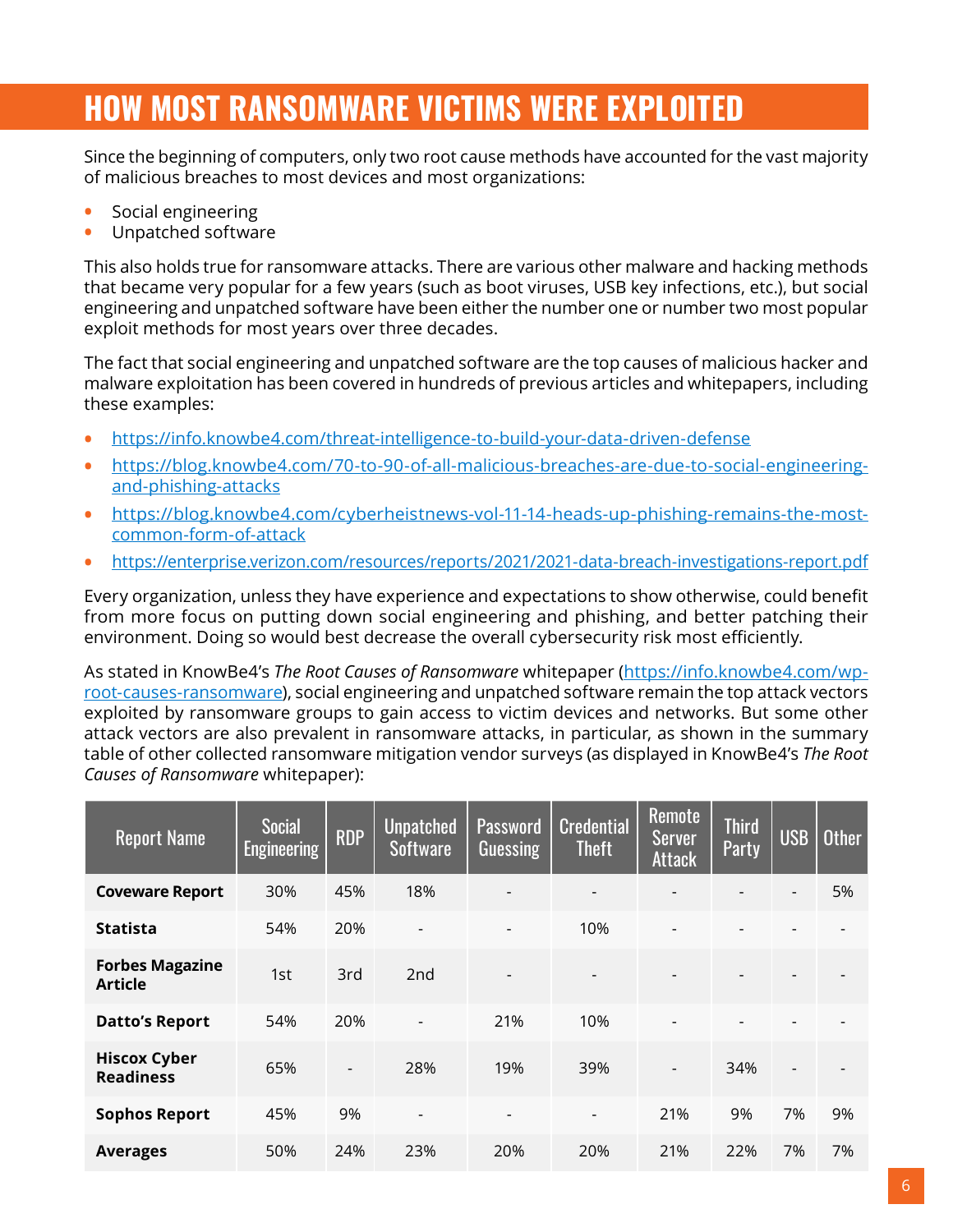<span id="page-7-0"></span>Although numerous attack vectors are categorized differently by the various vendors, it is clear that a third additional common attack vector is commonly used by ransomware groups: password attacks. Either the ransomware group logs into the victim's devices using a previously stolen valid login name and password or they successfully guess at a login credential.

This initial login access is then leveraged into additional exploitations, which eventually allow more of the network to be compromised. With ransomware attacks, in particular, it is clear that three attack vectors allow the vast majority of ransomware attacks:

- **•** Social engineering
- **•** Unpatched software
- **•** Password attacks

**Here are some further descriptions of some related attacks:**

### **Social Engineering by Email**

By far, the most common social engineering scenario involves an unexpected email arriving with an email attachment disguised as an innocuous file (or URL that eventually tricks the user into downloading a malicious file). Many times, hackers will send a file with multiple file extensions (e.g., file.jpg.exe) to try to hide the true type of file you are receiving. If a user receives an email with an attachment or even a link to a software download, and they install or open that attachment without verifying its authenticity and the sender's intention, this can lead directly to a ransomware infection. This is the most common way ransomware is installed on a user's machine.

### **Silent Drive-by-Download**

Ransomware exploitations can also happen through "silent drive-by downloads," where a user with a vulnerable, unpatched software program on their computer visits a rogue or compromised website, which attempts to exploit an unpatched vulnerability. If successful, usually the victim is not aware their computer has been compromised (i.e., the "silent" part).

### **Unpatched Servers or Services**

Oftentimes, a hacker will look for and discover a vulnerable, unpatched software program on the victim's machine or network that can then be exploited to allow the execution of malicious code. In this and the previous example, exploitation can be prevented by the user and the organization aggressively discovering and patching vulnerable software.

### **Free Software Vector**

Another common way to infect a user's machine is to offer a free version of a piece of software. This can come in many flavors such as "cracked" versions of expensive games or software, free games, game "mods," adult content, screensavers or bogus software advertised as a way to cheat in online games or get around a website's paywall. By preying on the user in this way, the hackers can bypass any firewall or email filter. After all, the user downloaded the file directly themselves! In one real world example, ransomware exploited the popularity of the game Minecraft by offering free "mods" (i.e., often coveted programming modifications) to players of the game. When players installed it, the software also installed a sleeper version of ransomware that activated weeks later.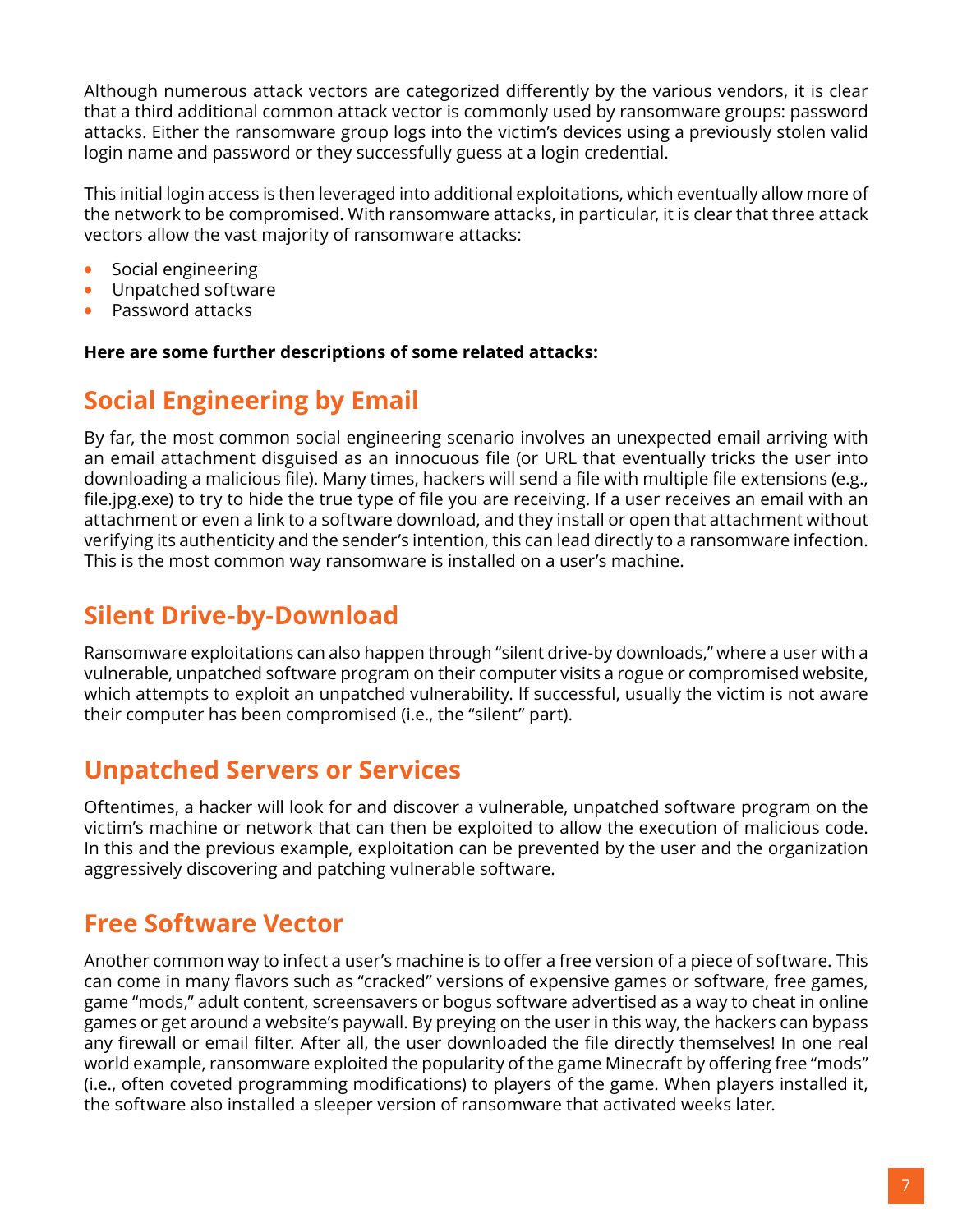### <span id="page-8-0"></span>**Remote Desktop Protocol (RDP)**

Microsoft Windows Remote Desktop Protocol (RDP) sessions are another common means of infecting networks. RDP sessions are used to remotely log into Microsoft Windows computers and allow the admin/ user to control that computer as if they were sitting in front of it. The technology typically uses TCP port 3389 to communicate, and many organizations allow RDP traffic from the Internet through their firewall, so legitimate people can remotely access the computer. Hackers have become increasingly skilled at attacking these exposed computers running RDP and using them to spread malware within a network.

RDP is usually exploited either due to an unpatched vulnerability or password guessing because the victims chose very weak passwords and/or did not enable account lockout protections. Or the attacker stole, learned, or bought a legitimate working password that they then use to log in via RDP. RDP exploitations often go unnoticed longer than other attack methods because the legitimate users and admins are also using RDP to log in remotely and most intrusion detection systems can't tell the difference between a legitimate login and a ransomware attack login.

Regardless, once the ransomware program or group has established their initial access to the first device inside of a network, it is not very hard for the attacker to move to different devices within the organization without being detected.

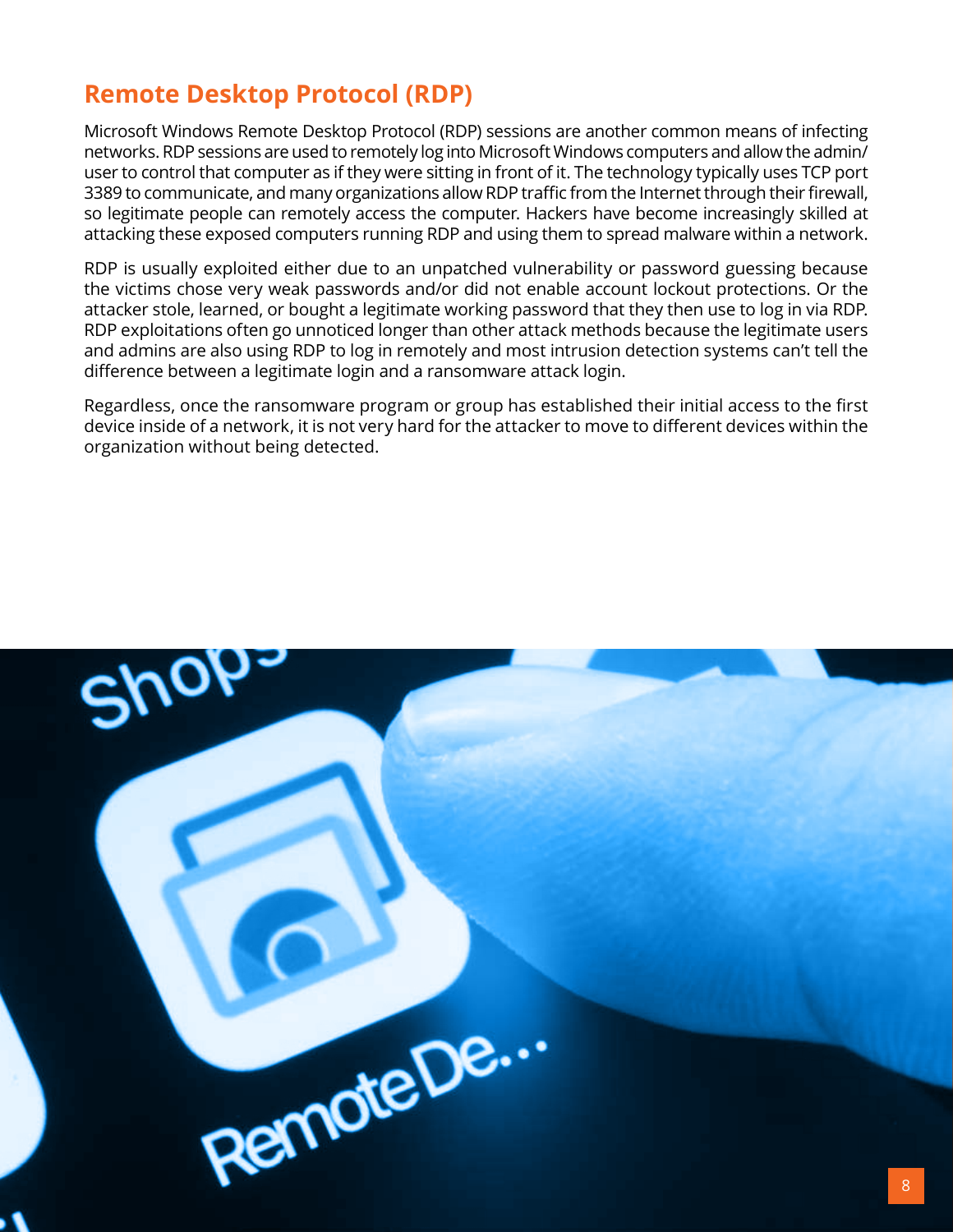# <span id="page-9-0"></span>**I AM EXPLOITED WITH RANSOMWARE, NOW WHAT?**

Once you have determined you have been exploited by ransomware, it is imperative to immediately take action. The following graphic summarizes the steps:

Each step will be covered in more detail below:

## **1 Initial Investigation**

All potential ransomware attacks begin with one person or more people reporting a suspicious cyber event. Someone may even report a ransomware message or files which seem to be encrypted, either of which strongly points to a likely ransomware event. The initial investigation is to confirm the existence of real ransomware. For example, some ransomware messages may be from hoax messages that really do not encrypt files. Or some random encrypted files were found, but they appear to have happened in the past during an older event. Other times, an initial responder may strongly suspect ransomware, but not be 100% confident in their initial diagnosis.

When ransomware is suspected, there are two main datapoints to confirm one way or another. First, does the reported suspected event(s) involve real (and not hoax) ransomware? Second, are more than two devices involved? If only one device is involved and no other devices are yet suspected or proven exploited by ransomware, it may be too early to declare an "official" ransomware event which requires a full, "all-hands-on-deck" ransomware event response.

Many organizations discover the ransomware program during its initial exploitation, before it has had a chance to spread or even encrypt a single file. It is still very important to discover if the ransomware event has spread to more than one machine and prevent its spread to other devices if possible. However, if only one computer is confirmed to be exploited, it may not yet be time for an incident response by the entire ransomware response team. When in doubt, treat the single finding as if multiple computers may be compromised and continue to follow the ransomware response plan.

If you confirm even a second device is involved, you must consider the possibility that ransomware has spread across all network-connected devices within the same organization until proven otherwise and proceed with a full ransomware response.

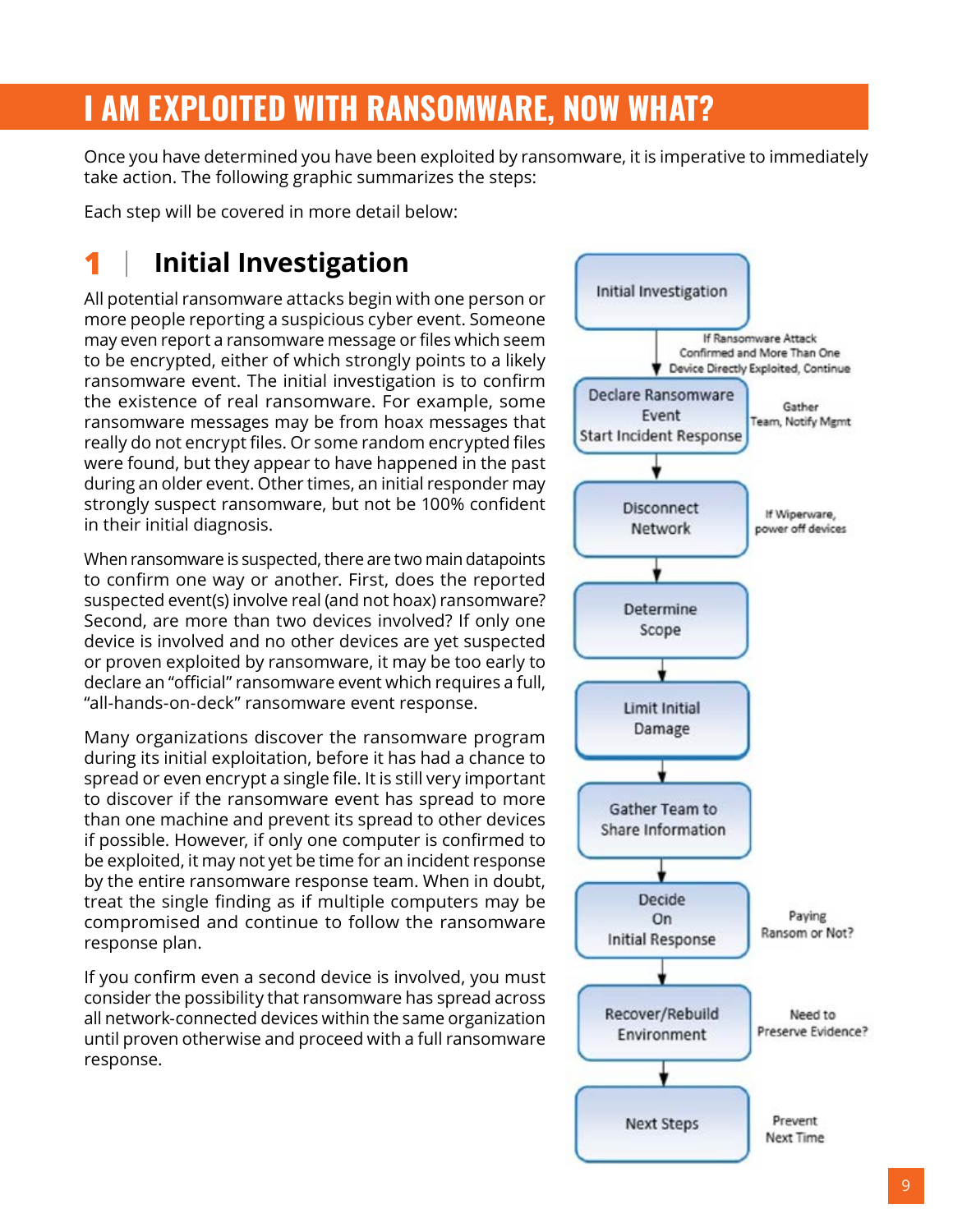## <span id="page-10-0"></span>**2 Declare an Official Ransomware Event**

If two or more devices have been exploited by ransomware, it is time to declare an official ransomware event. This means the full, "all-hands-on-deck," incident response approach is needed. Senior management should be notified, along with currently known details. Legal should be notified and get actively involved as soon as possible. All involved ransomware incident response team members should be notified and told to start to check for additional signs of ransomware compromise and spread. Everyone should document what they check, what they check for and what was determined. Every asset on the network(s) should be considered exploited and monitored by the involved ransomware group until the asset is determined to be unimpacted or declared officially clean or recovered. Any existing passwords should be considered compromised. One compromised device on a network means the entire network is considered untrusted until it is cleaned and recovered.

#### *Any existing passwords should be considered compromised.*

Everyone should start to use previously agreed upon, alternate, communication methods, which exclude the involved compromised networks and assets. Usually, this means using cell phones and/or external messaging applications for ransomware response team communications. You do not want any asset that could possibly be compromised being used by the ransomware incident response team for communications. The ransomware incident response team, along with management, and legal, should use the alternative communication method going forward until further notice. Legal should make all external communications to any other third parties outside the impacted victim organization, because such communications are more likely to be considered "privileged communications" and harder to learn by other parties in the event of a legal lawsuit or investigation. Assume any previous communications on the compromised network and assets could have been eavesdropped on and known by the attacker.

You should already have a previously agreed upon alternate communication method to use for ransomware response and recovery.

## **3 Disconnect Network**

If only one device is currently known to be exploited by ransomware, immediately disconnect it from the network (e.g., all wired and wireless connections, if they exist). If multiple devices are exploited by ransomware, disable network abilities across all possibly impacted devices. This includes any Internet access, and any ingress or egress network points. Consider disconnecting all network access for all devices even if only a single exploited device is currently known if you want to decrease the risk of ransomware spread and active control.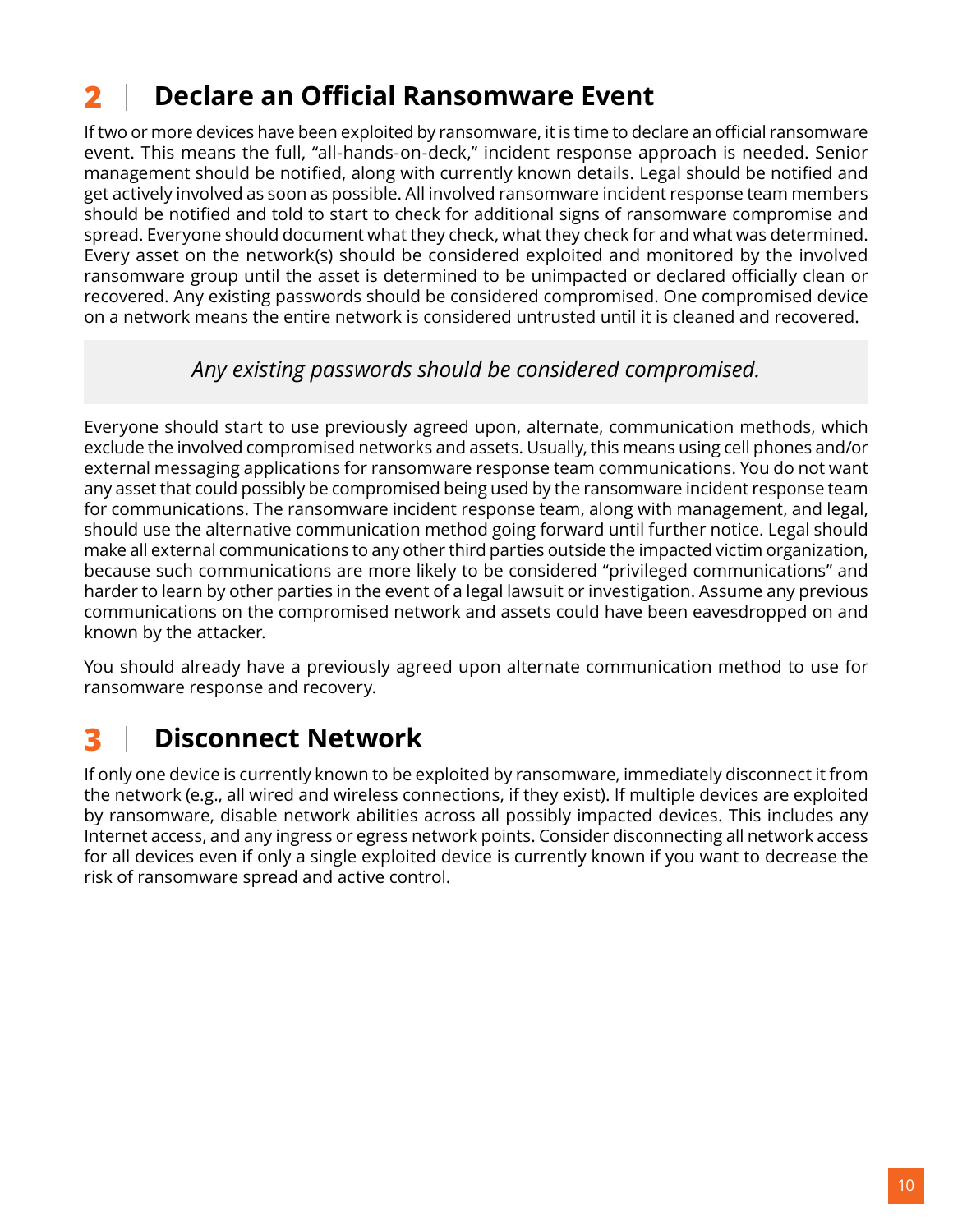<span id="page-11-0"></span>Some organizations may want to disconnect the network by disabling network features on each potentially impacted device—either manually or using an automated method. In most cases, disconnecting the network can be more easily done by disabling the shared network equipment (e.g., routers, switches, VLANs, Wi-Fi routers, etc.) that the devices share. You can disable the network on each device separately, but it will usually take longer and require individual physical access to re-enable network access when networking is again allowed. Unplug any storage devices such as USB or external hard drives.

#### *If you have to disable networking on a device connected to the network, disable it on shared network device(s) instead, if you can.*

Do not power down devices. Do not erase anything or "clean up" any files or antivirus (at this time). This is important for later steps and may cause issues with recovery or evidence preservation if done too early.

There are two important exceptions to this rule. First, if you see a computer in the early stages of file encryption (i.e., you have caught it early before it has encrypted most files) or if you suspect "wiperware," you can immediately power down (not a graceful "shutdown") the impacted device(s). Wiperware is malware which simply erases, corrupts or encrypts disk information or files without any intention of allowing any easy recovery, even if a ransom payment was requested and paid. There are examples of malware that pretend to be ransomware, but are instead wiperware. The most impactful example came when thousands of Ukrainian companies were hit by a wiperware program called Petya ([https://en.wikipedia.org/wiki/2017\\_cyberattacks\\_on\\_Ukraine](https://en.wikipedia.org/wiki/2017_cyberattacks_on_Ukraine)). It caused hundreds of millions to billions of dollars in damages. Petya displayed a ransomware-like message claiming to be ransomware asking for money.

Unfortunately, it can be impossible and difficult to know the difference between ransomware and wiperware early on, especially when wiperware is pretending to be ransomware in order to spread more and do more damage before defenders start damage mitigation. Luckily, instances of wiperware pretending to be ransomware are extremely rare in occurrence, so in light of any evidence to the contrary, most defenders should assume malware claiming to be or acting like ransomware is actually ransomware. But always keep in the back of your head the risk of wiperware.

## **4 Determine the Scope**

At this point you need to determine exactly how much of your infrastructure is compromised, what is encrypted/corrupted, and if any data and/or credentials have been exfiltrated. When looking for exploitation, investigators should look for and report any unusual or unexplained new processes, services or daemons. When confirming the scope of the encryption, be sure to include the following during investigations:

- **•** Shared or unshared drives or folders
- **•** Network storage of any kind
- **•** Cloud-based storage (DropBox, Google Drive, Microsoft OneDrive, AWS, etc.)
- **•** External hard drives
- **•** USB memory sticks with valuable files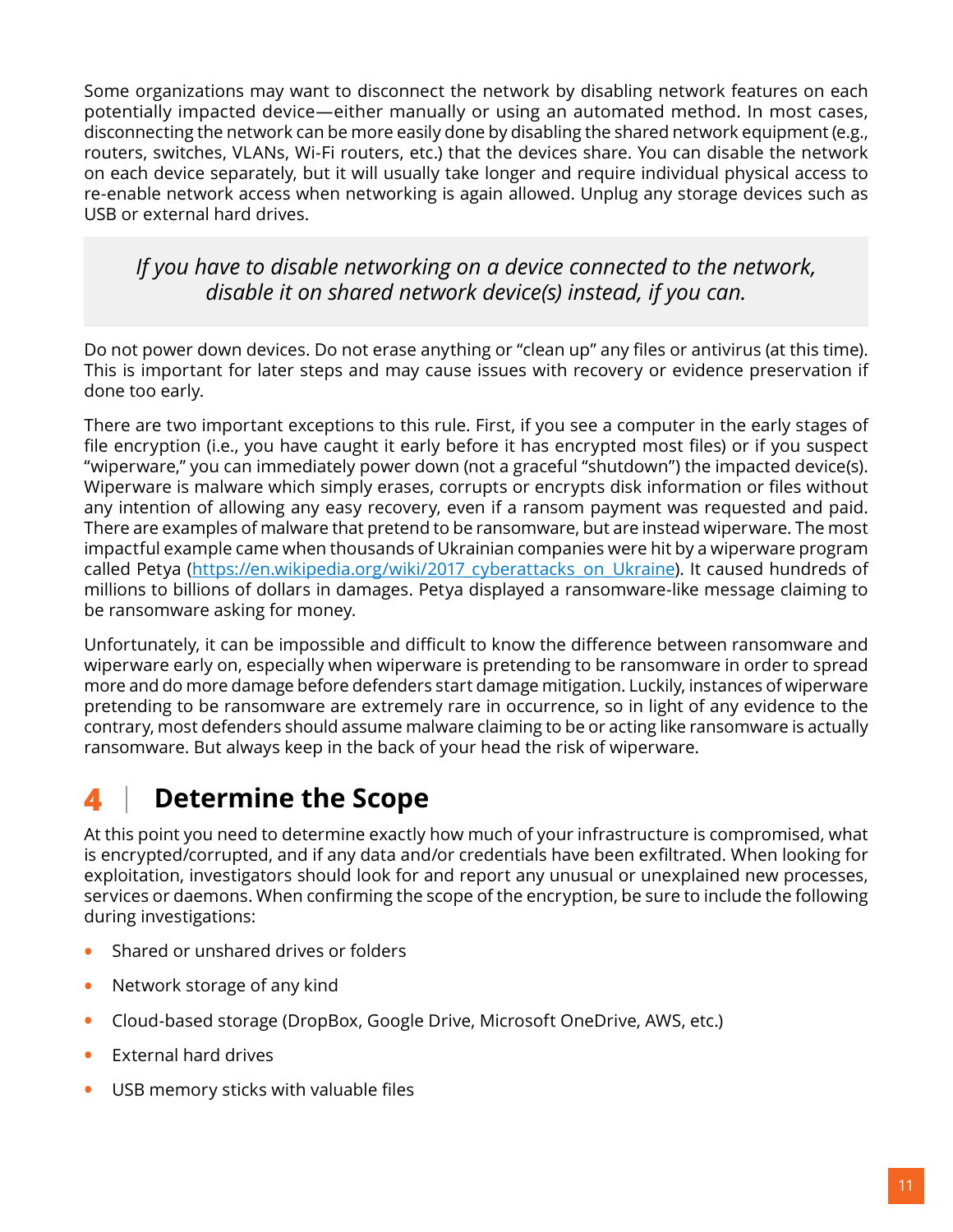Inventory the above and check them for signs of encryption. This is important for several reasons: First, you want to determine the scope and spread of the ransomware program. What did it encrypt? Second, in the case of cloud storage solutions such as DropBox, Microsoft OneDrive, or Google Drive, you may be able to easily revert to recent, unencrypted versions of your files. Third, if you have a backup system in place you will need to know which files are backed up and which files need to be restored versus what may not be backed up at all. Lastly, if you end up being forced to pay the ransom, you will need to reconnect these drives to allow the ransomware to decrypt them!

Another way to determine the scope of the infection is to check for a registry or file listing that has been created by the ransomware, listing all the files it has encrypted. All ransomware needs to know which files it encrypted. That way, if you pay the ransom, the software will know which files it needs to decrypt, and the hacker knows which key(s) to send. Often this tracking list will be registry entries or a tracking file(s). Since every strain of ransomware is different, it is recommended to do a bit of Internet research to determine the version of ransomware you have been hit with and do your investigations based on the right version of the ransomware.

There are tools available that have been specifically made to list out encrypted files on your system.

#### **•** [See our Ransomware Knowledge base for links to decryption tools](https://www.knowbe4.com/ransomware-knowledgebase)

Determine if your data or login credentials have been copied, and if so, how much and what (if possible). This can often be learned from the ransomware program's announcement itself, as it boasts as to what data has been copied or the information regarding your stolen data that the hacker posts on websites or blogs. Check your logs and any data leak prevention (DLP) tools to see if it noted any stolen data. Look for large unauthorized archive (e.g., zip, arc, etc.) files that contain your data, that the hacker used for staging before they copied it. Look into any systems which might record large amounts of data being copied off the network. Look for malware, tools and scripts that might have been used to look for and steal data. The main initial sign to look for to see if your data and credentials have been stolen is the ransomware gang telling you they have done it. If the ransomware gang tells you they have your data or credentials, believe them. They don't bluff that often.

Note: With that said, if a ransomware group is claiming they have exfiltrated data and/or credentials, ask for "proof of life," which means proof that the hackers actually have your files or credentials. Most will readily offer samples. In some rare cases, the files they've stolen may not have been that important. Getting a good idea of what has and hasn't been stolen is important to future recovery decisions.

Do a full forensic analysis of every involved device, or at least a very good sampling of involved devices (if many devices are involved). You want to determine what malicious activities and processes are involved. Ransomware groups often install many more malicious programs and scripts beyond the initial ransomware exploitation. Only by doing serious, detailed, forensic analysis can you begin to get a decent understanding of the full extent of what has happened. Let someone trained in forensic analysis do this part of the investigation. You want to disturb the involved devices as little as possible. This means using dedicated forensic analysis tools for making copies of storage devices and memory from impacted devices; and then having the knowledge to determine what is or is not malicious.

#### **Try To Determine the Strain/Version of Ransomware**

It is important to know exactly which ransomware program you are dealing with. Each ransomware will follow a basic pattern of encrypting or stealing your data and/or credentials, then asking for payment before a certain deadline. However knowing which version you are dealing with will provide you with more information on which to base your decision.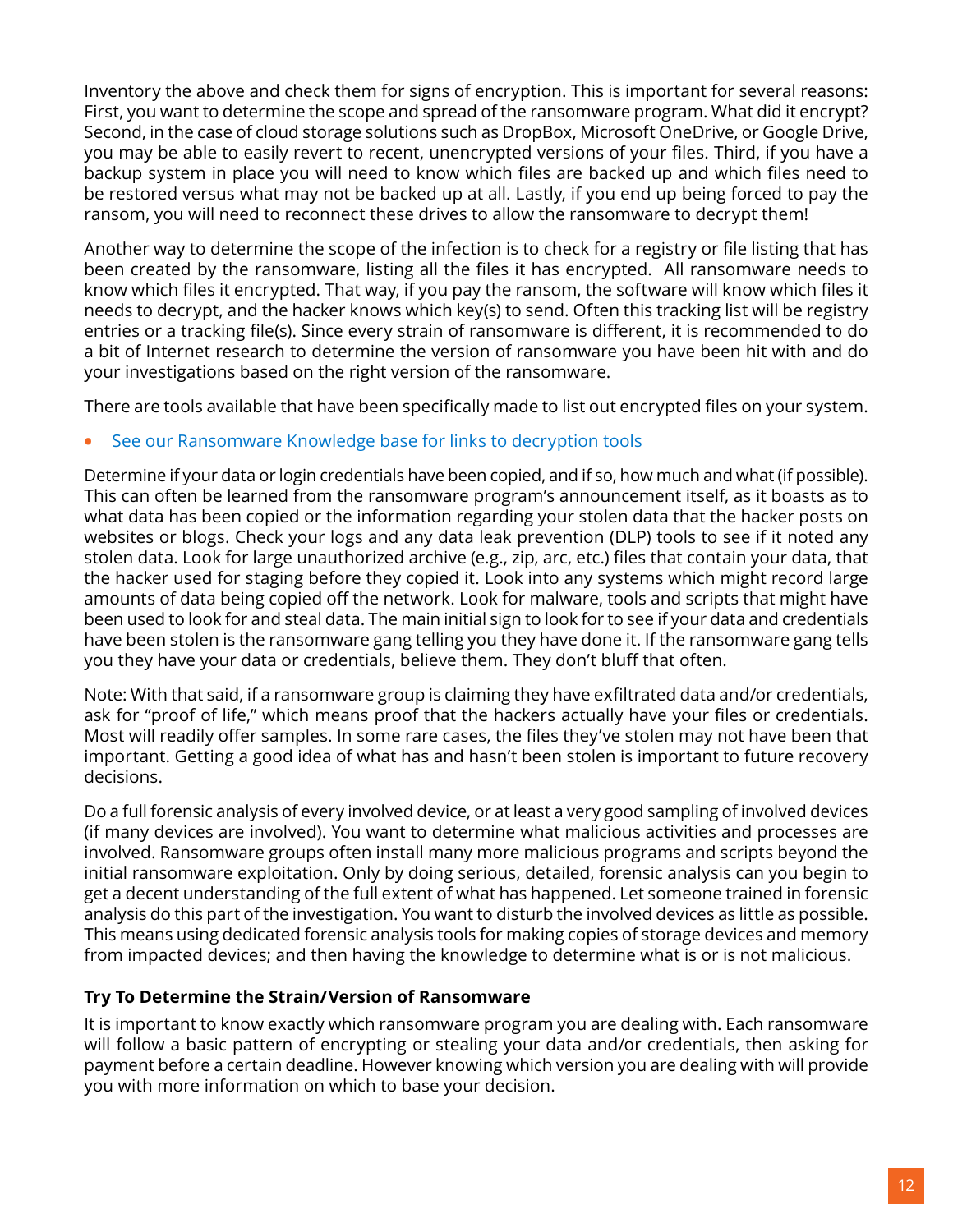<span id="page-13-0"></span>Ransomware strains vary in that some are costlier (in ransom payments) than others, while some versions will have even more options to pay than just Bitcoin. Some strains of ransomware are known to be buggy, and paying the ransom usually does not result in reliable decryption. Other ransomware gangs are known to be otherwise reputable and competent to deal with. Knowing the ransomware program and version can only help the recovery process.

There is a small chance that your particular strain has had a decryption tool or publicly released decryption keys that will allow you to decrypt your files without having to pay the ransom, but don't count on it. Finally, in the case that you are one of the very first people to be hit with a new version of ransomware, the information you provide can help the experts helping to recover your environment and help future victims of the same ransomware strain.

The result of this step is to determine what is impacted and how. What has been exploited and how badly? Are only particular types of devices involved (e.g., only Microsoft Windows), is the ransomware event only occurring in a single location or multiple, and what is not impacted? Many times, what is not impacted is as important as what is impacted in determining the scope of damage and how to respond. Can you determine if any data or credentials have been exfiltrated? Can you determine the initial cause of root exploitation?

Are the data backups still safe and reliable? Many ransomware victims refuse to initially negotiate with the ransomware group mistakenly believing their backups will "save" them. In many cases, the ransomware attackers were able to erase or corrupt what the victims thought were safe and reliable backups. It can be embarrassing to the recovery team at all levels to be told one thing only to have to reverse your understanding at a later date. Do not make this mistake. Have someone who is in charge of backups test and confirm that all involved backups are safe and reliable, before reporting the status of data backups to the incident response group. Assume backups are compromised and unreliable until proven otherwise. If backups are safe and reliable, what is the estimate of how long it will take to reliably restore all impacted devices and services from those backups? Many victimized organizations have realized that it would take hundreds to over a thousand years to restore impacted data and services, even if they had safe and reliable backups.

*Remember with most ransomware performing data and credential exfiltration, oftentimes, a data backup will not be enough to remove all risk.*

**You want to gather as much information as possible in this stage.**

## **5 Limit Initial Damage**

If there is any way to limit initial damage, investigators should do so (keeping in mind any requirements of needed evidence preservation). Disabling the network and unplugging any directly connected storage devices is one way of doing so. Powering off any devices still actively encrypting more files may be another, although most victims refrain from powering off actively encrypting devices unless it is needed to save the unencrypted/uncorrupted data.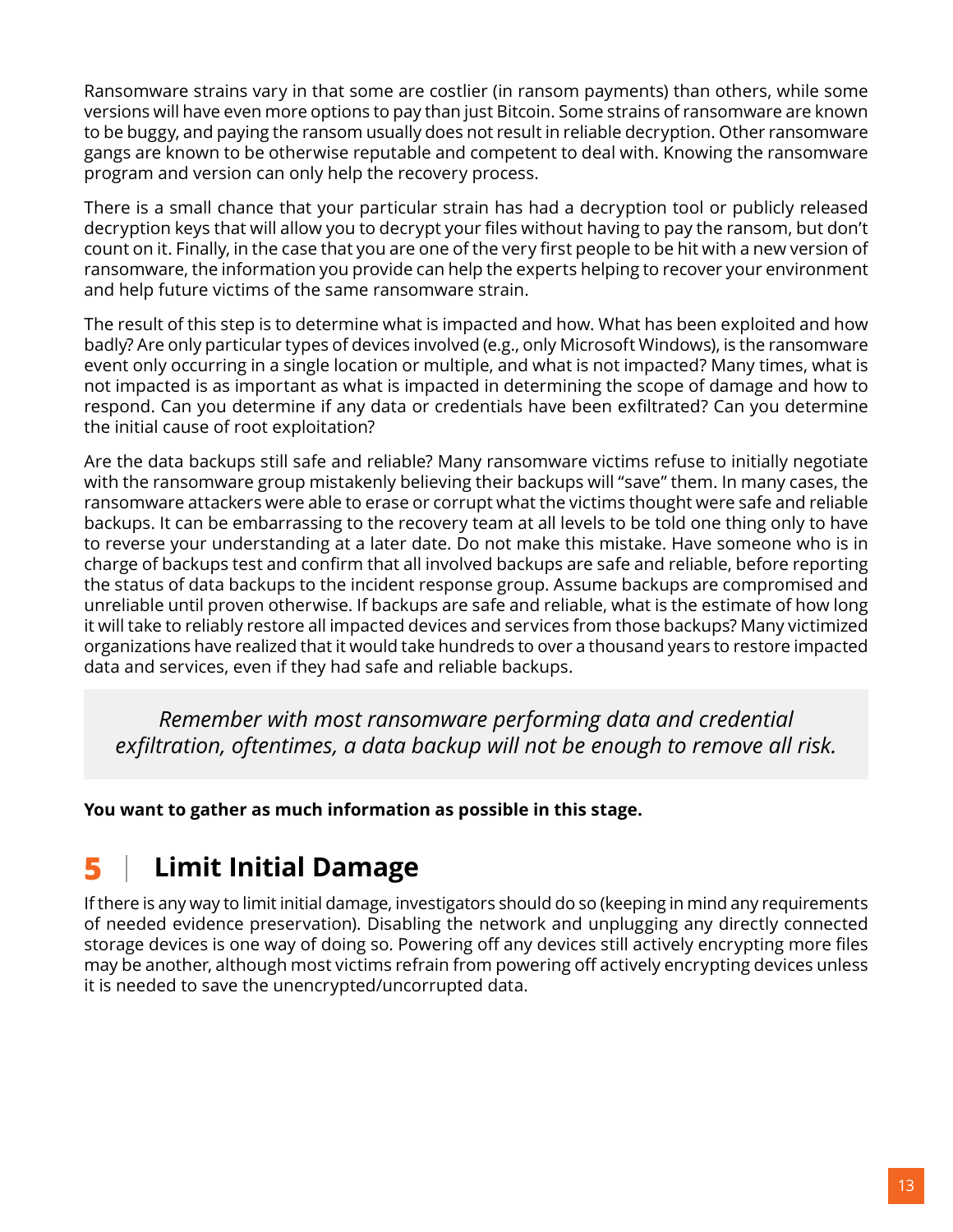#### <span id="page-14-0"></span>**Change Any Compromised Passwords**

Another way to limit damage is to change all possibly compromised passwords on any services to which the attacker has access. Many services run on Internet-based systems that cannot be disabled. For example, any public, cloud-based service. Any victim should assume that all stored and used passwords from the time of the ransomware program's initial exploitation up until this current point have been compromised. Compromised credentials can include any login credentials used on the involved devices and network, including organizational passwords, employee passwords, and any customer passwords, if a customer portal was accessible from the compromised environment. An inventory of all possible compromised passwords should be made and then a fast group effort coordinated to change them all as soon as possible. Normally, this takes coordination and planning with a future "password reset day" established. Every second the passwords are not changed increases risk of future damage.

For any passwords used on the directly compromised devices and network(s) that are currently disabled and protected from further damage by the disconnected network, any password resets can wait until all involved devices and services are recovered. All potentially impacted passwords should be changed before allowing access by the involved hacker group to the service(s) involved (i.e., turning back on the network access).

## **6 Gather Team to Share Information**

Now is the time to gather the team, using the previously agreed upon alternative communications method or using a known safe physical meeting space to discuss what was learned about the scope of impact from the ransomware event. What was and was not impacted? What has been encrypted? Was data and credentials exfiltrated? How did the ransomware program first make it into the environment?

**NOTE:** Some victim organizations made the mistake of using meeting areas with compromised video or telephone systems, which then allowed the attackers to listen in on their recovery plans.

This is often the time that any externally invited parties may be involved with the larger group. Senior management, legal and any marketing/PR resources (if any) should advise attendees on what information can be shared outside the group. Staff should be reminded not to share any unallowed information and to stay within the predefined incident response plan. It is not unusual for internal personnel to reach out to external parties without prior authorization in the belief that this additional, unapproved, communications will be tolerated and even celebrated. Ask any participants if they have communicated to anyone outside the group about the involved event, and if so (it is fairly common, even if participants have been told not to), what did they say to whom?

The goal of this step is to ensure that everything that can be learned so far has been shared, that everyone has the same understanding of impact and scope, and that everyone recognizes what the next steps are likely to be. Each team member should be encouraged to speak out and disagree with any others if they think incorrect or incomplete information is being presented. It is not uncommon for different people in the incident response team to have different understandings or a sole team member ending up having better information than the larger group.

This is also the time for senior management and/or legal to decide on whether to notify other external parties, such as industry regulatory groups, law enforcement and in the United States, the Cybersecurity Infrastructure Security Agency or CISA ([https://www.cisa.gov/\)](https://www.cisa.gov/). CISA is the United States' highest national agency for coordinating cybersecurity defense and recovery. Many nations have similar cybersecurity bodies. In the United States, CISA recommends all ransomware victims contact CISA, the FBI or Secret Service (if the scope applies) for disclosure and help with the ransomware event. Doing so can result in useful information, advice and additional legal protections. This is likely also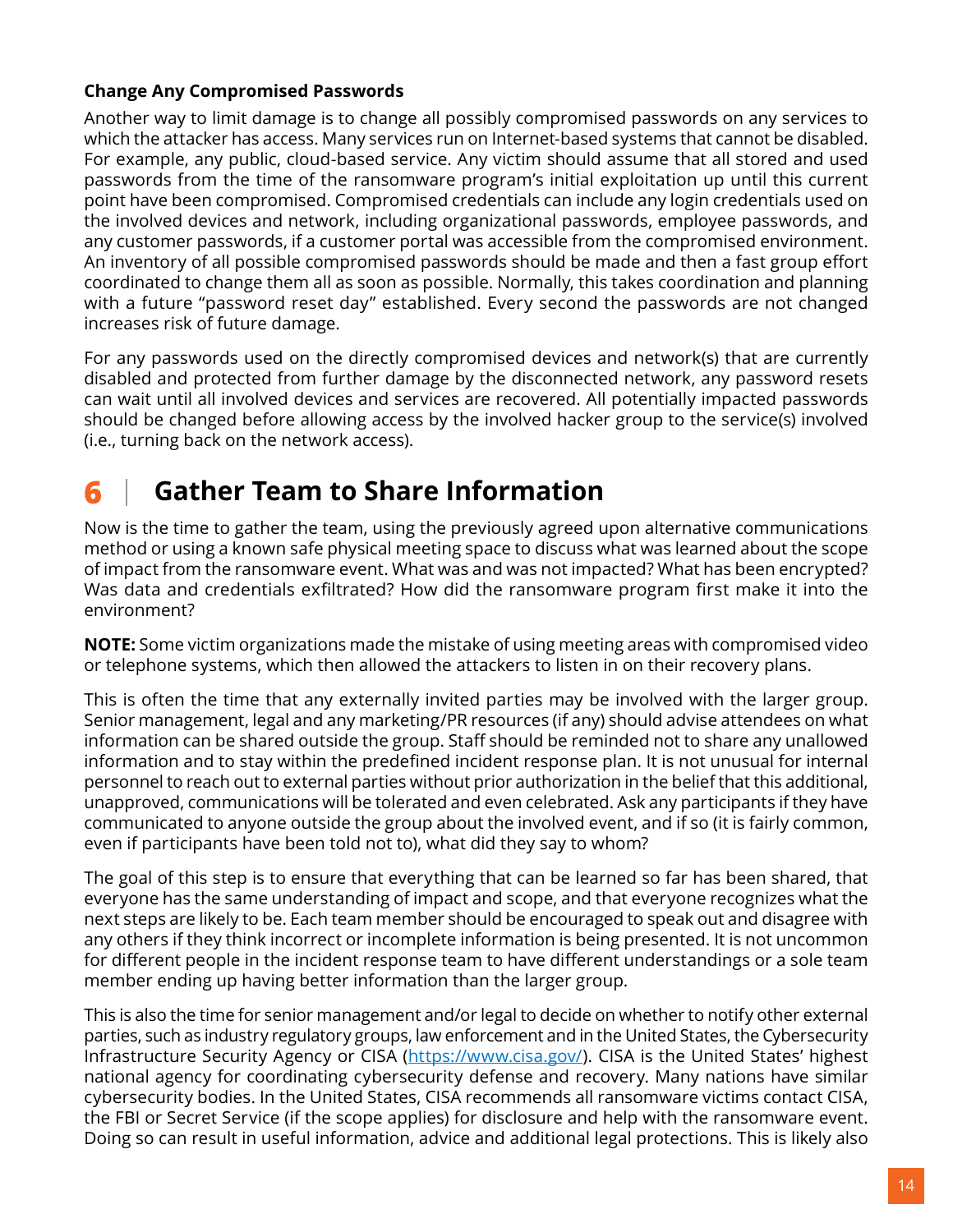<span id="page-15-0"></span>the point where your insurance company should be contacted, if you have an insurance company that covers cybersecurity incidents such as this. The decision to reach out to any external party should be made by senior management and the legal team and done so solely by the legal team.

## **7 Decide on Initial Response**

Once the initial information and scope of the attack are known, you have two basic options which will drive the rest of the ransomware response:

- **•** Pay the ransom
- **•** Do not pay the ransom

Always let senior management and legal make the decision of whether to pay the ransom. If your organization decides not to pay the ransom, you can proceed immediately to the recovery portion of the response.

If you decide to pay the ransom, know that there should be no shame or guilt. Ransomware gangs make it difficult as possible not to pay the ransom. It is estimated that 40% to 60% of ransomware victims pay the ransom. Many victim organizations pay because it is the quickest and least costly way to get back to normal business operations or to prevent exfiltrated data and credentials from being further exploited. Many victims find out their backups are not as safe, secure, or as effective as they first believed. If an insurance company is involved in the event and allowed to make the decision, they most often agree to pay the ransom in a bid to reduce overall downtime and cost.

If you have decided to pay the ransom, you will likely need to decide on who will be the ransom negotiator (an internal or external person), how much the organization is willing to pay (if not the whole requested amount) and determine on how to access the cryptocurrency likely needed for the payment (more on this below).

If you (or the insurance company) decide to pay the ransom, you do not want to pay the whole amount of the extortion request. It is common for ransomware groups to ask for higher than expected inflated amounts initially that will later be negotiated down to smaller amounts. It is not unusual for ransomware groups to take half of what was originally asked for. It is also not uncommon for ransomware groups to ask for more money if they think they have been disrespected in anyway.

Either way, never pay the ransom (whatever the final agreed upon amount is) without first getting proof from the attacker that their decryption program or keys will decrypt the data in a way that is useful to the organization. Sometimes, the ransomware group is lying about the decryption process or their process simply does not work as well as they claimed simply because ransomware is not a very tested type of program.

#### **Can It Be Illegal To Pay the Ransom?**

Yes. If the victim decides that paying the ransom is the best way to proceed, then they first need to make sure that doing so is not illegal, especially in the U.S. In the U.S., on October 1, 2020, the U.S. Department of the Treasury's Office of Foreign Assets Control (OFAC) released a memo ([https://home.](https://home.treasury.gov/system/files/126/ofac_ransomware_advisory_10012020_1.pdf) [treasury.gov/system/files/126/ofac\\_ransomware\\_advisory\\_10012020\\_1.pdf](https://home.treasury.gov/system/files/126/ofac_ransomware_advisory_10012020_1.pdf)) specifically addressing the threat of potential legal issues for people and organizations who pay ransomware ransoms and their helpers. And, yes, there are past and active ransomware groups that are illegal to pay (at least from companies required to follow U.S. laws).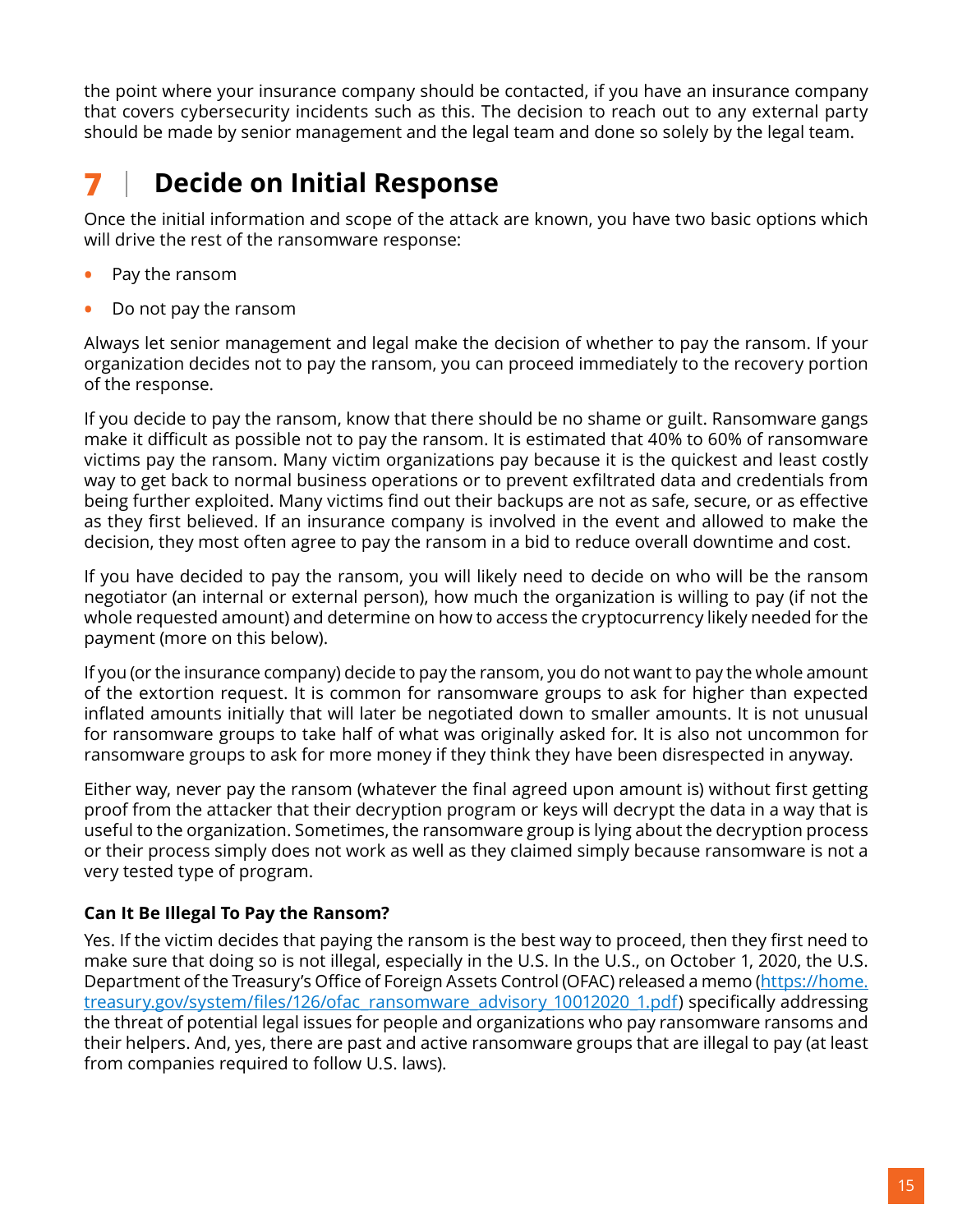<span id="page-16-0"></span>Ransomware developers/spreaders on the OFAC's Specially Designated Nationals and Blocked Persons List (SDN List) include: Evgeniy Mikhailovich Bogachev, the developer of Cryptolocker, an early ransomware program, two Iranians for providing material support to a malicious cyber activity and identified two digital currency addresses used to funnel SamSam ransomware proceeds, the North Korean Lazarus Group, behind the WannaCry ransomware, and two ransomware subgroups, Bluenoroff and Andariel. Paying ransom to someone on the OFAC list can result in civil fines and penalties even if the victim did not know the ransomware group was on the OFAC do not pay list.

To minimize your legal risk, if paying the ransom, always consult a lawyer first. You can consult with a service that can follow the money and let you know if the ransomware group you are dealing with is on the OFAC's block list. These cryptocurrency tracking companies include Elliptic and Chainalysis. There are even services which can help you make the official determination of whether it is legal to pay the ransom. It never hurts to get CISA, the FBI, or law enforcement involved to assist. But even then, let your lawyer make the final recommendation.

## **8 Recovery: Repair or Rebuild?**

Whether or not you pay the ransom, you will have to decide whether you will REPAIR or REBUILD the impacted systems and information.

#### **REPAIR Only**

Many victims, with monetary, resource or time constraints considered, can only do the bare minimum to get involved devices and services back up and running as soon as possible. They do their best to remove all malware and malicious modifications, change all involved passwords, restore impacted systems to a working state (often by decrypting encrypted files) and then get back up and operating as fast as possible. This usually allows the quickest and cheapest type of recovery, but it increases the risk that something malicious was missed that could allow the attackers (or other future attackers) back in more easily.

#### **REBUILD Everything**

The safest (and usually most expensive) option is usually a complete rebuilding (and/or replacement) of every device and service in the network, rebuilding all things from the ground up, using brand new login credentials and ensuring that any old vulnerabilities are no longer present. Oftentimes, ransomware victims will use the downtime opportunity to rebuild infrastructures without the encumbrance of any past weaknesses or errors that may have been present. Many victims add new software programs, updated versions of existing programs, new computer security defense programs, and MFA (if it was not used before). Some victims' rebuilt infrastructure looks completely different to the old, exploited infrastructure.

#### **Preserving Evidence**

Many victims, because of legal considerations, must preserve all possible evidence of the ransomware attack. To do so, all actions, repair or rebuild, are done on other devices (at least initially). The victim may even do complete backups of current impacted systems, restore them to other similar devices, and then do the repair or recovery from the new devices (leaving the older devices unimpacted for the time being). Other victims will make forensic copies (memory and storage areas) and then start doing recovery on the existing impacted devices. Let senior management and legal decide on whether repair or rebuild is right for you and if evidence preservation is a concern.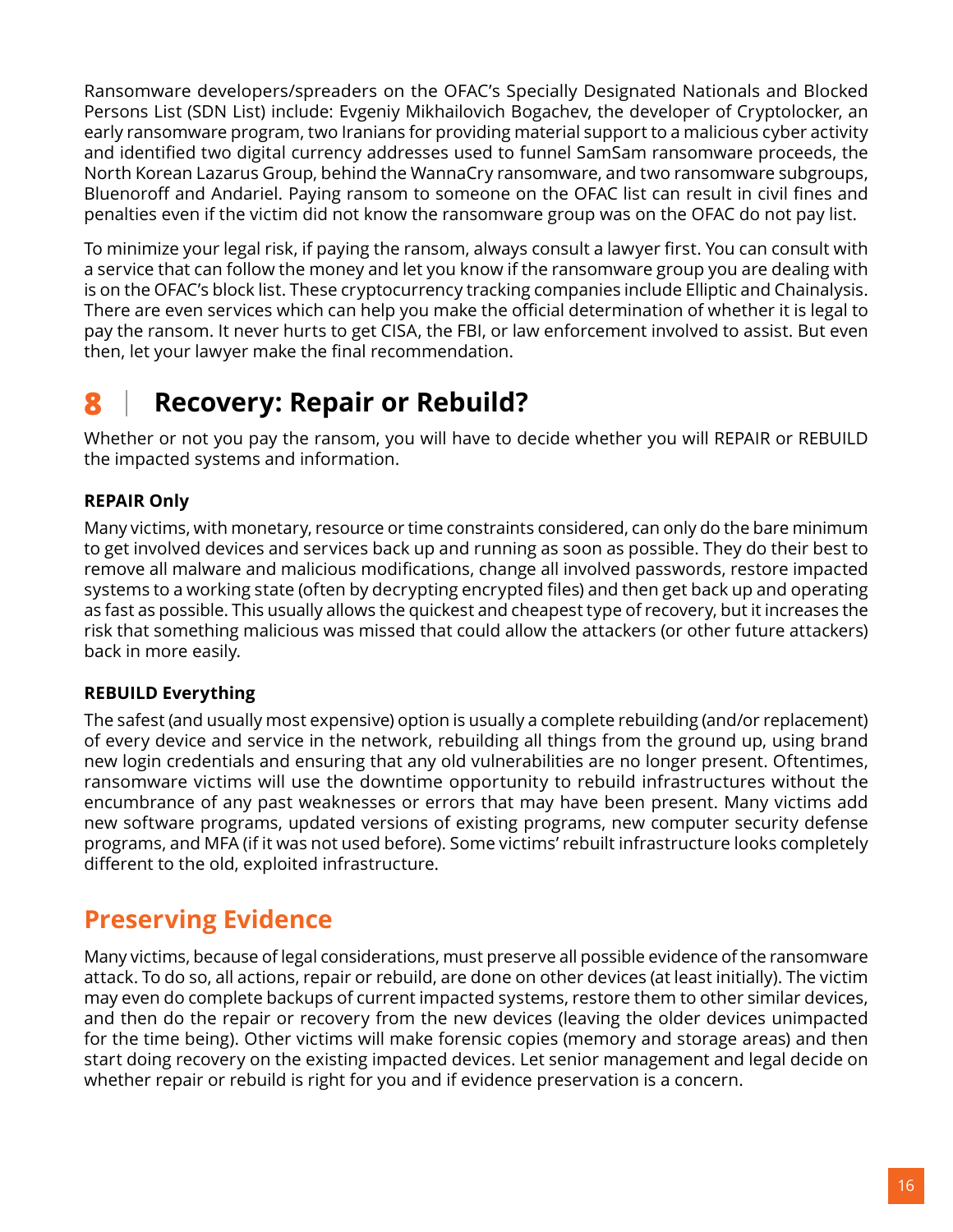<span id="page-17-0"></span>With either overall guiding choice, repair or rebuild, you will likely have a ton of work to do to recover your environment and ensure that you can safely work going forward. If you do not already have one, do a business impact analysis (BIA) and decide what services should be restored in what order to maximize recovery and decrease overall damage. With both options, it is likely that you will have one or more external third parties helping with the recovery process.

#### **Rebuilding Supporting Infrastructure**

In most cases, after identifying which applications and services need to be restored first, all the underlying supporting infrastructure (e.g., IP Address Management, DHCP, DNS, Active Directory, security services and tools) must be restored to a known clean state first. Most applications rely on a known clean supporting infrastructure as the baseline of what is needed before restoring specific applications. Some applications may be located on external clouds or other unimpacted infrastructures and easy to put back online. Others may require days to weeks of work on the supporting infrastructure before the application can be put back in place.

There is also the hybrid option where the victim starts out repairing some systems only to learn that some systems and services cannot be repaired and must be rebuilt; and vice-versa. Just remember that repairing is usually quicker and cheaper, but higher risk for future attacks; and rebuilding is the opposite. Choose the right option for your organization.

## **Back Up Your Encrypted Files (Optional)**

In most cases, you will want to back up encrypted files. If you pay the ransom and the ransomware group sends you a program or decryption key(s), you do not want your first restoration test to be on the only copy of the encrypted files. This is because the first restoration often does not work and sometimes even corrupts the files, preventing further decryption when the problem is figured out. No serious ransomware recovery person recovers the impacted files directly. They back up the encrypted files every time and recover the secondary copy of the encrypted files.

#### *Even if you are deciding not to pay the ransom you may want to back up your encrypted files.*

Yes, that's right. The reasoning is that occasionally the involved encryption keys may be discovered or released at future date. There have been many cases where the ransomware developer—in a flash of conscience or fear—decided to decrypt all the files of the users who had been infected. So, it may be a long shot, but you just might get lucky down the road with one of these types of discoveries.

#### **Negotiate and/or Pay the Ransom**

The most commonly asked question with regard to the ransom payment is, "Will these criminals actually decrypt my files if I pay?" The answer here is a bit complex. The short answer is yes, they will almost always provide you with a way to decrypt your files. There is a moral dilemma here, after all, the hackers want money and they will provide fast and accurate customer service and tech support to facilitate the payment. If it is discovered that when users pay up and the hackers DON'T decrypt the files reliably, the hackers will lose all credibility and a quick search by other future victims would reveal that it would be fruitless to pay. So, in an odd way, the only way they can encourage victims to pay, is by actually following through and decrypting your files when you pay them.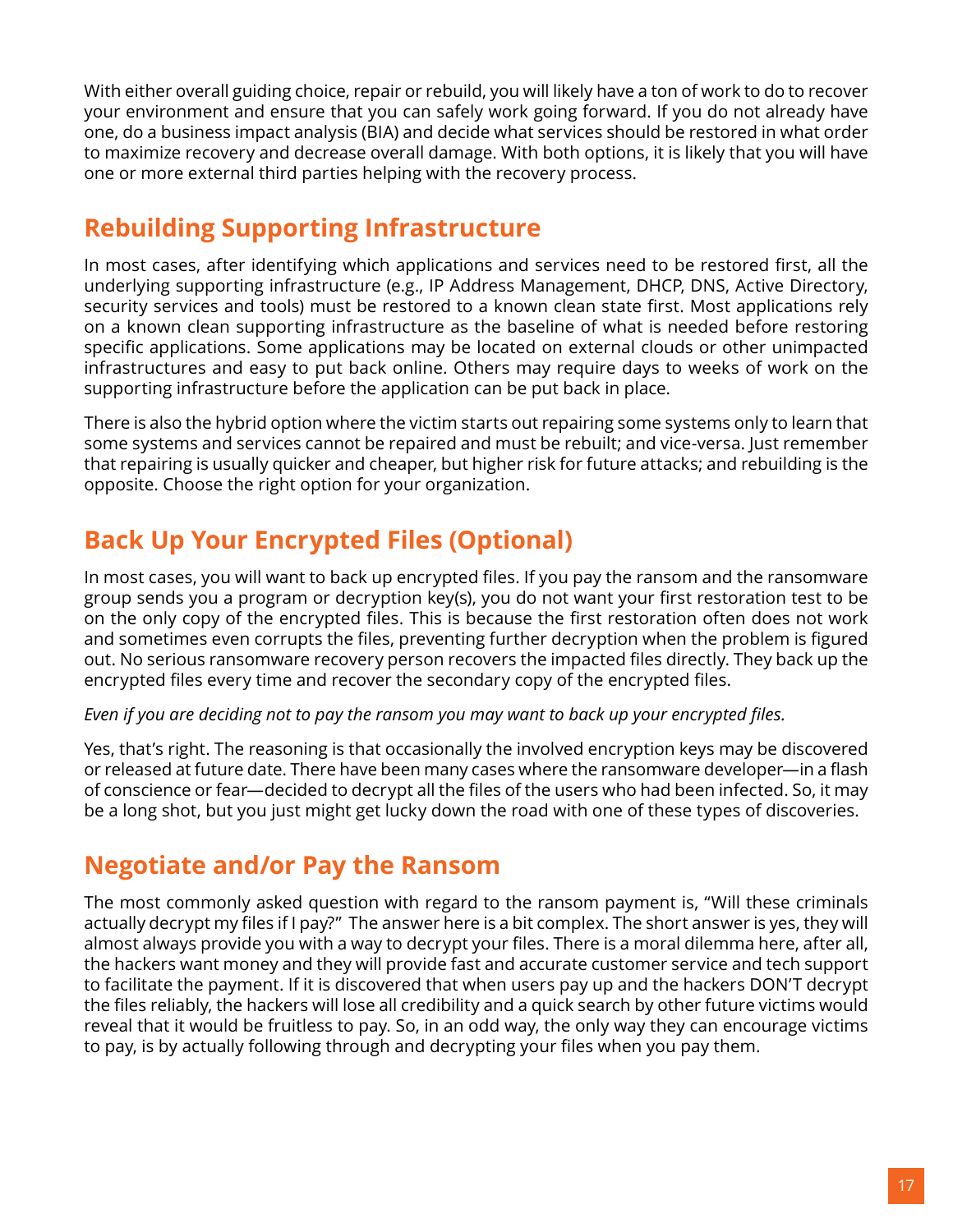<span id="page-18-0"></span>However, you are not dealing with a Fortune 500 company with a shareholder reputation to uphold or quarterly earnings to report. You are most likely dealing with an Eastern European group of hackers who may not lose much sleep if their decryption process does not work for one or more customers. There are any number of reasons why the criminal creator of the ransomware you've been hit with may not respond upon payment. There is an inherent risk in dealing with these people, however, they have designed their systems with robustness and redundancy in mind from day one, because they know they will be shut down and want to continue their "business."

With all of that out of the way, it is time to get into the details of how to pay off a ransom. This document assumes that your ransom requires payment in the form of Bitcoin. We will walk you through the instructions and steps on obtaining Bitcoin and making the proper payments. If this is your first time dealing with Bitcoin, it can be very unfamiliar so we will attempt to alleviate that by providing specific resources for you to use.

### **Locate the Payment Method Instructions**

This step can be fairly easy since most ransomware will display the payment methods in large text or very clear instructions. Typically, there will be a link to instructions right in the ransomware screen. In other cases, you will have a file named something like DECRYPT\_INSTRUCTIONS.TXT that you can follow. Regardless of the specific version of ransomware you've been hit with, the payment instructions will give you three pieces of information:

- **•** How much to pay
- **•** Where to pay
- **•** Amount of time left to pay the ransom (countdown timer)

Once you have the above information, it's time to figure out how to pay the ransom.

### **Obtaining Bitcoin**

The first step is to set up an account with what is called a Bitcoin exchange, which will allow you to purchase bitcoin. This would be simple on any other day, however you may very well be under a strict timeline to pay the ransom, which complicates things a bit more. This means you'll need to find an exchange where you can get Bitcoin fast. You might even consider doing this now, before a ransomware infection and be prepared just in case you get hit.

**•** [See our Ransomware Knowledge base for more about getting Bitcoin](https://www.knowbe4.com/ransomware-knowledgebase)

**NOTE:** If the cryptocurrency involved is not Bitcoin, replace the word Bitcoin with whatever cryptocurrency you are dealing with.

Deciding which exchange to use can be tricky, because some require banking information, while others are more of a brokerage site between people wanting to buy and sell Bitcoin. In some cases, you can even transact in person! In any case, you will have to create an account. KnowBe4 has an account at [http://www.CoinBase.com.](http://www.CoinBase.com)

Once you've created an account, you will likely have a wallet address. This is the address you'll need to provide to the person you're buying the Bitcoin from. The actual purchase of the Bitcoin can vary in forms of payment. There are some Bitcoin exchanges that ask you to link your bank account, but usually those exchanges will have longer wait times between transactions (up to four days for new accounts) so you may not have the time to wait for those transactions to clear. Using a Bitcoin broker site like <http://www.LocalBitcoins.com> will allow you to connect with a local seller and filter by payment types. This may be your best bet in terms of obtaining Bitcoin the fastest.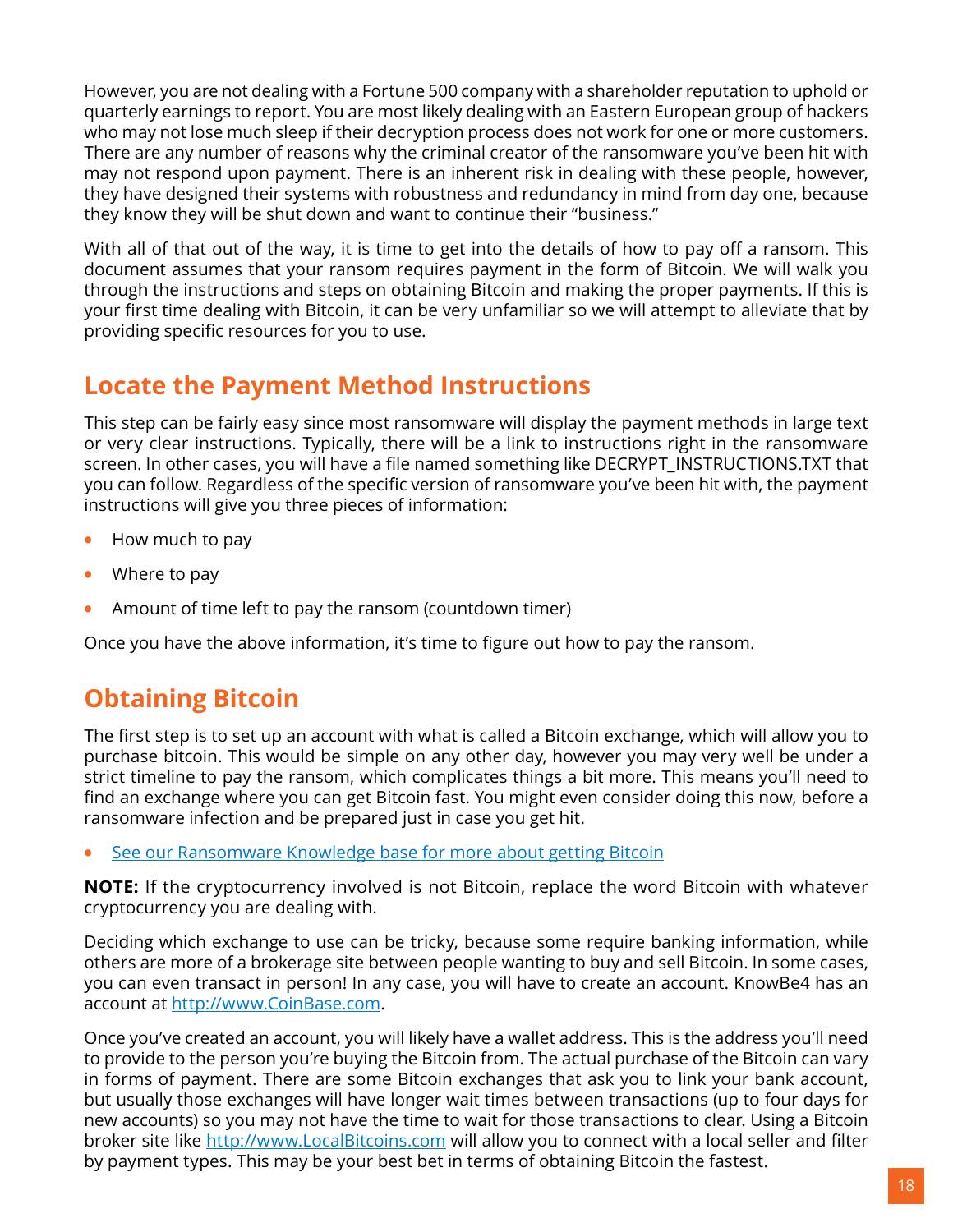<span id="page-19-0"></span>As a recommendation, you probably want to err on the side of purchasing slightly more Bitcoin than you need (only by a few dollars) to account for any fluctuations in price and/or transaction fees.

### **Installing a TOR Browser (May be optional)**

If you are unfamiliar with what a TOR browser is, it is recommended you read the section in the beginning outlining what TOR is and how it works. Functionally for you, it will be just like browsing a regular website with some minor differences. To download the TOR browser, navigate to <http://www.torproject.org>and click the download button. Do not download a TOR browser from any other website.

Install the browser and open it. It will look very similar to any other browser. This will allow you to navigate to sites hosted on the TOR network. The ransomware creators often host their sites in very temporary locations in the TOR network and you may be forced to use the TOR browser to navigate to the site created specifically with your payment instructions. This is done so that the hackers can take down the site immediately after it is done being used and avoid any public tracking that would come with using normal hosting in your typical world-wide-web.

The website "address" given to you by the ransomware may look very odd, and it will usually be located in the decrypt instructions or main screen.

> *Example TOR website addresses: kprrj4jalkparf4p.onion/rqla 7yulv7filqlrycpqrkrl.onion*

### **Paying the Ransom**

Once you have a Bitcoin (or more) in your Bitcoin wallet and proof the decryption process works, it's time to transfer the requested Bitcoin amount to the wallet of the ransomware creator. Typically paying the ransom will require one or more of the following pieces of information:

- **•** A web address to view your specific ransomware payment information (this may be a TOR address)
- **•** The hacker's BTC wallet ID that you will use to transfer the BTC to
- **•** Depending on ransomware, the transaction ID or "hash" generated when you transfer the BTC to the hacker's wallet

With many types of ransomware, you will have to visit a page on the TOR network that has been created specifically for paying your ransom. Enter the web address of the site into your TOR browser. You can usually follow the instructions on the site to locate the wallet ID you need to send your Bitcoin to. The wallet ID is usually a long string of numbers and letters and is usually provided by the ransomware payment instructions or somewhere on the screen explaining payment.

> *Example of a Bitcoin wallet string: 19eXu88pqN30ejLxfei4S1alqbr23pP4bd*

Note: Don't visit any ransomware web site until absolutely necessary. Oftentimes the first visit starts the countdown timer. By avoiding setting off the timer, a victim can have more time to deal with the ransomware event.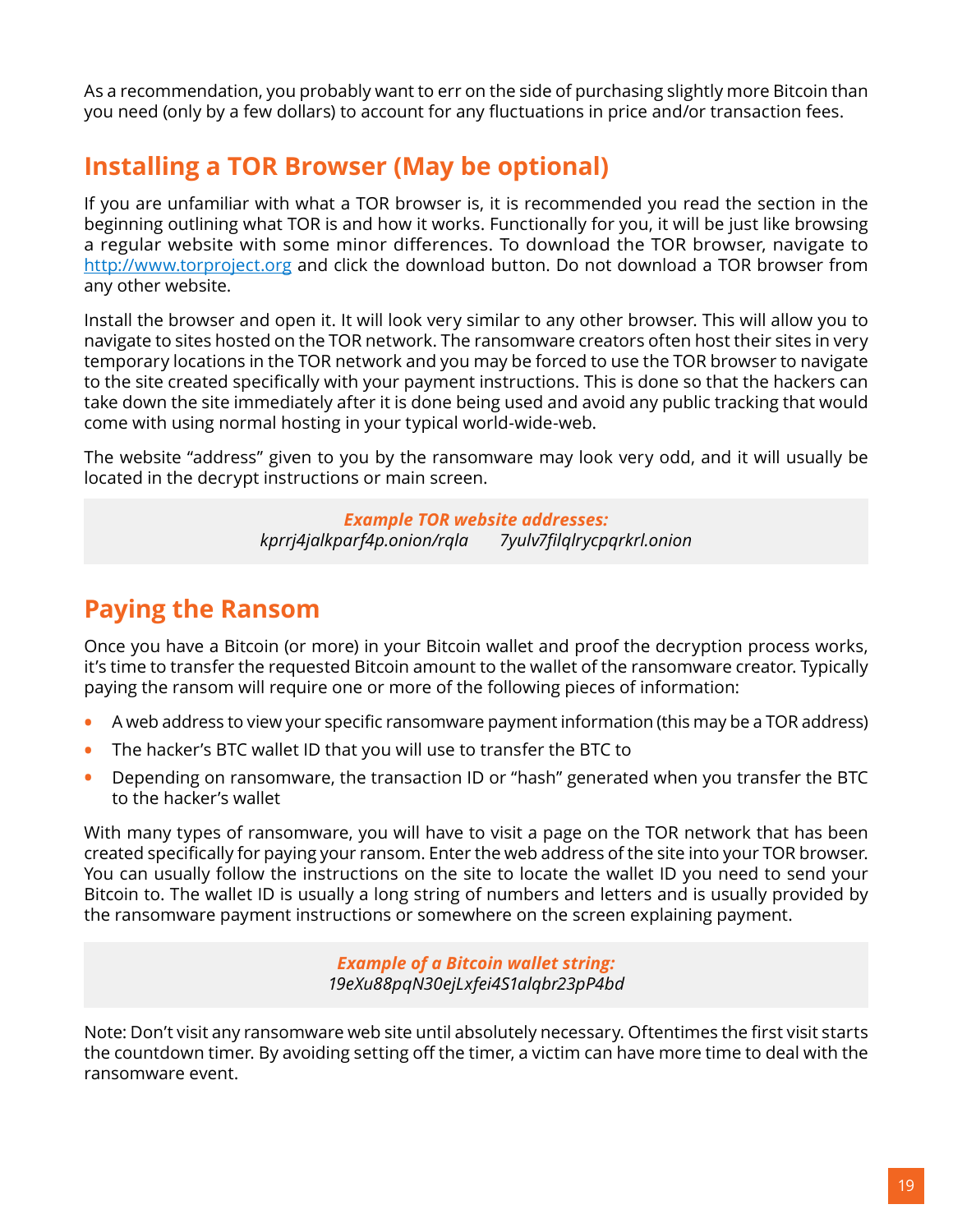<span id="page-20-0"></span>Once you have logged into your account at the Bitcoin exchange and transferred the Bitcoin to the hacker's wallet (this may take some time, 20-40 minutes), then you usually get a transaction confirmation hash, which is another long series of letters and numbers.

In many cases, just sending the Bitcoin is all that is needed, and the hackers will provide you with the decryption key for your files. Depending on the type of ransomware you've been hit with, you may need to provide the transaction hash ID to the hackers. The ransomware will usually have a field where you can type in or paste the transaction hash ID.



*An example of the CryptoWall ransomware payment screen.*

### **Decrypting Your Files**

Once you've paid the Bitcoin to the hackers, you will probably have to wait (up to several hours) before they have processed the transaction. Once the hackers have processed the transaction, they should give you access to the unique executable file with the key or keys that can be used to start decrypting your files.

**IMPORTANT:** It is important to make sure that all original external drives, USB or even network storage devices that were connected at the time of infection are currently connected and active when you are at this stage. Otherwise, the ransomware decryption may not include files that it cannot locate. This includes ensuring that any shared folders have the same path they did originally at the time of infection. Also ensuring any external hard drives or USB sticks also have the same path as at the time of encryption.

Most ransomware victims, even when paying the ransom and getting the decryption keys or program, end up with files that do not recover back to their pre-encrypted state. Even if they do get completely decrypted, oftentimes they cannot be used in their original form because the other decrypted files were encrypted at different times and are not in a synchronized state. Expect any recovery process to be full of successes and failures. It is the rare victim that gets back every file and their systems work as they did prior to the ransomware encryption without lots of additional work. Still, most victims that do decrypt their files have less work to do than victims without a backup who did not pay the ransom. Of course, victims with great backups often have the best recoveries (if they can restore the files in a timely manner).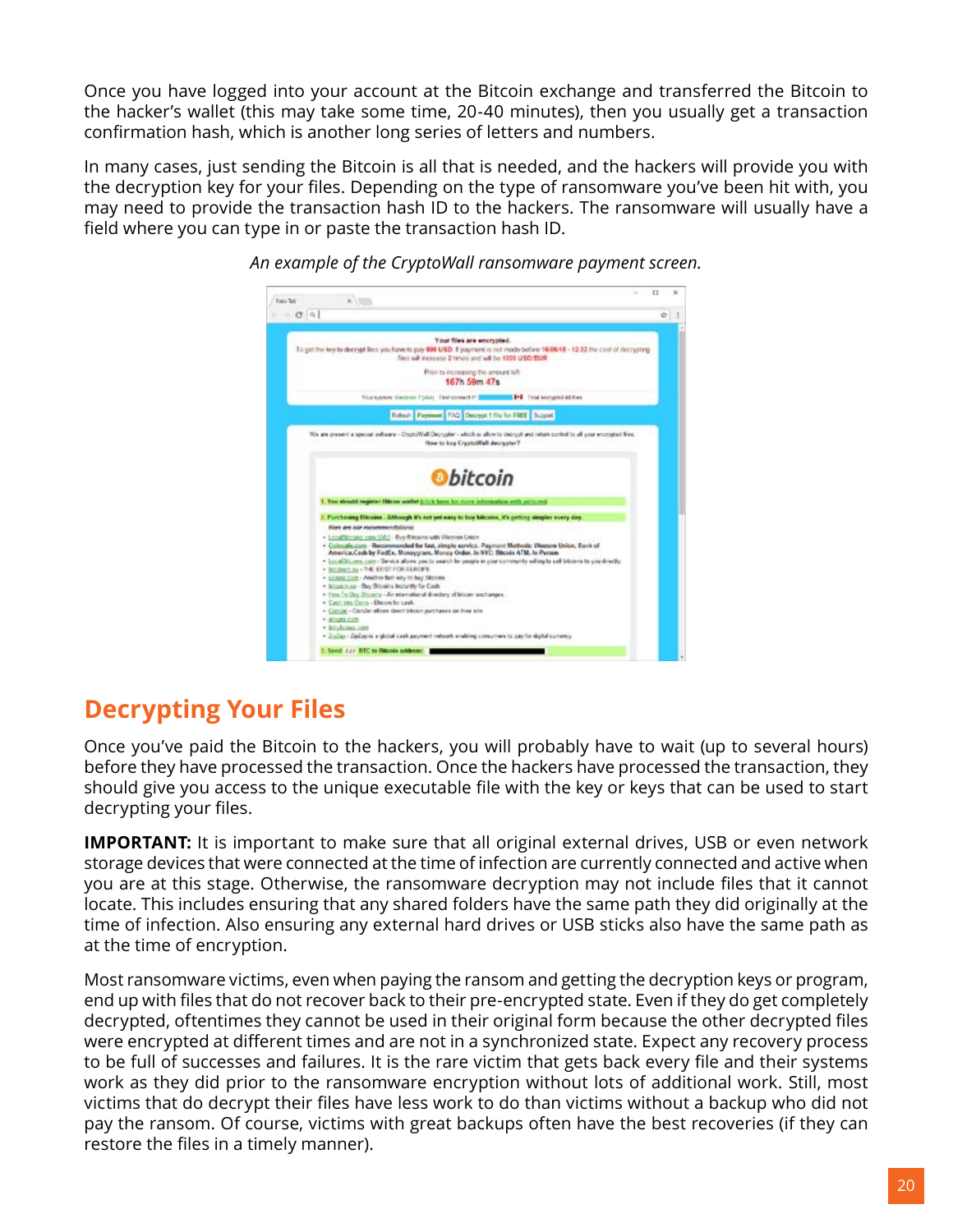## <span id="page-21-0"></span>**9 Next Steps: Prevention of Future Cybercriminal Events**

Regardless of whether you have been hit with ransomware or not, protecting your network from these types of attacks is now an integral part of any network security framework for both individuals and companies. This step is vital. If you are going to take a hit on your files, at least learn from any mistakes that were made. It is time to get some countermeasures in place and take some proactive steps to prevent this—and other issues like it—from being able to affect you again.

We recommend the following steps as the bare minimum:

- **•** Implement effective security awareness training combined with simulated phishing attacks to dramatically decrease the Phish-prone™ Percentage of your employees. It is important to be able to recognize a threat before it causes downtime.
- **•** Install and maintain high-quality antivirus or endpoint detection and response software, as a layer you want to have in place, but do not rely on it—they always run behind.
- **•** Patch all critical patches within two weeks of the vendor releasing the patch.
- **•** Use strong multifactor authentication (MFA) where you can and strong, unique passwords which are not shared across any two websites or services.
- **•** Configure high-quality backup/restore software and test the restore function regularly!

### **Defense in Depth**

Protecting yourself from intrusions and attacks requires securing your main layers of defense.

If you consider a computer network to consist of a series of layers that any malware or virus needs to penetrate, the outermost layer would consist of your users themselves. After all, it takes a user's interaction in order to initiate or allow a network intrusion. Only AFTER a user has clicked or visited a malicious link/site will your secondary and tertiary layers (firewalls and antivirus) come into play.

#### **Security Awareness Training**

Despite evidence to the contrary, users do not come to work with the intention of clicking on phishing emails and infecting their computers! As many IT professionals can attest, a simple knowledge of what red flags to be aware of can make a huge difference in the ability of a user to discern malicious links/software from legitimate traffic. As the methods hackers and malware creators use to trick users are constantly changing, it is important to keep users up to date on not only the basics of IT and email security, but also the ever-changing attack types and threat vectors. After all, everyone knows that there is no Nigerian prince out there and it is just a scammer, right?

But what if "Becky" from the "accounting firm" accidentally sends you a payroll spreadsheet? Not everyone is going to question the ambiguous origin of a well-crafted phishing email, especially with a juicy attachment like Q4 Payroll.zip. HR may receive 20 resumes a day, but only one of those needs to be malicious to cause an incident.

Increasingly, hackers and attacks use "social engineering" to entice or trick a user into installing or opening a security hole. KnowBe4 Security Awareness Training and Simulated Phishing covers not only software- based threat vectors and red flags, but physical security training as well. User security training is a vital piece of securing your network.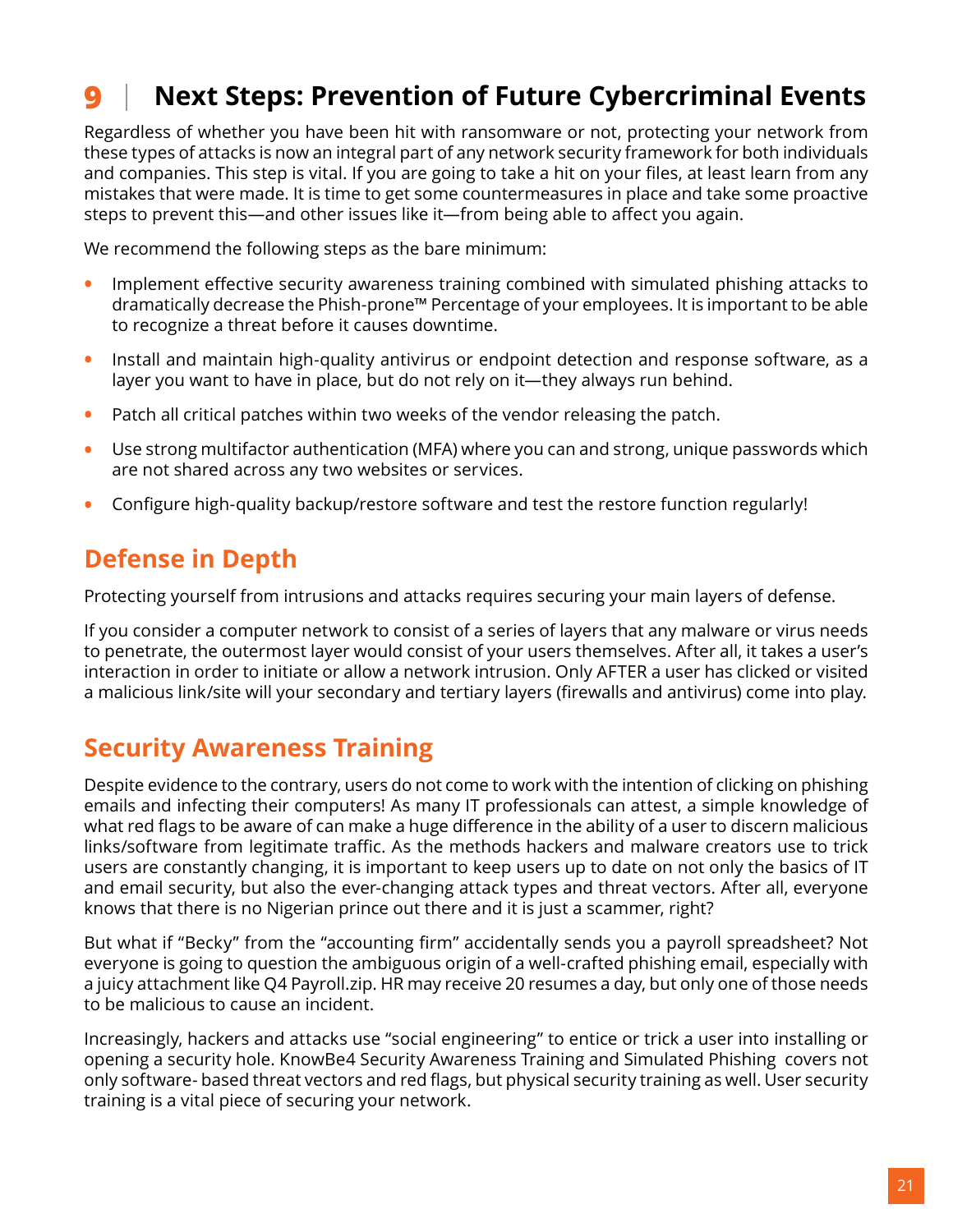## <span id="page-22-0"></span>**Simulated Phishing Attacks**

While training can have a big impact on hardening the first layer of security, it is the two-pronged approach of training combined with simulated phishing attacks that can create a constant state of users being on their toes with security top of mind, which will make it extremely hard for any phishing attempt or email-based attack to succeed.

Today, with KnowBe4's simulated phishing campaigns, you can send fully randomized and completely customizable simulated phishing attempts to any number of users in your environment. It is important that your users are constantly on the lookout for these attacks. After all, if they know that the organization is phishing them, they will pay extra attention to what is coming through their inbox. Users can no longer rely on "the antivirus" or "IT" to handle any mistakes —they are being actively tested! Also, any lapses or errant clicks can be used as opportunities for further training on what types of red flags to be aware of. The consequence of clicking on a simulated phishing email is far less destructive than the alternative.

Another benefit of simulated phishing attacks is immediate inoculation against current threats. For example, you can use simulated phishing attacks to get an accurate idea of how your users will respond to malware and phishing emails that are being used by ransomware developers to infect systems. This way, you can immediately detect vulnerabilities and educate users on current threats, so they know what to watch out for. KnowBe4 keeps an updated list of ransomware and current event email templates that you can use to check for any phish-prone users in your environment.

To summarize, if you do an incredible job at just four things, you will be at a far less likely risk for any cybercriminal exploit, including ransomware attacks. These four mitigations are:

- **•** Mitigate social engineering, including using security awareness training and simulated phishing attacks
- **•** Patch your software
- **•** Use MFA where you can
- **•** Use strong and unique passwords where you cannot use MFA

There are many other mitigations that should be deployed by every computer and network defender. But it is the inability of most defenders to more strongly focus on these critical four mitigations well enough that allows most hackers, malware and ransomware to successfully exploit their devices and environments.

Hopefully this document has provided you with a summarized series of steps to include in your ransomware response plan. We hope you and your organization are never successfully exploited by ransomware, but if you are, this manual can tell you how to proceed, recover, and prevent in the future.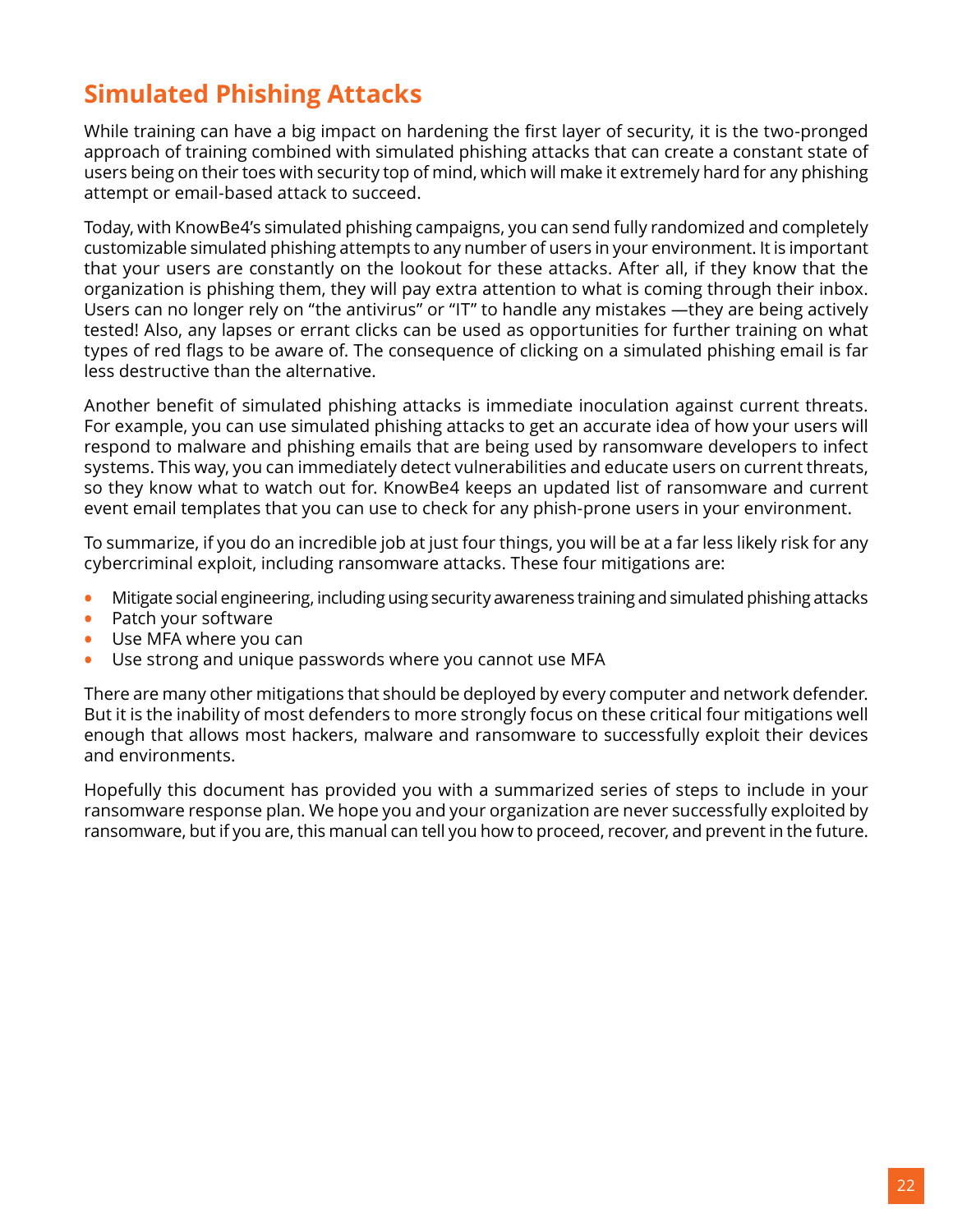## KnowBe4 Ransomware Attack Response Checklist

#### **STEP 1: Initial Investigation**

- a. Determine if it is a real ransomware attack
- b. Determine if more than one device is exploited

If so, continue:

<span id="page-23-0"></span>RESOURCES

#### **STEP 2: Declare Ransomware Event and Start Incident Response**

- a. Declare ransomware event
- b. Begin using predefined, alternate communications
- c. Notify team members, senior management and legal

#### **STEP 3: Disconnect Network**

- $\Box$  a. Disable networking (from network devices, if possible)
- b. Power off devices if wiperware is suspected

#### **STEP 4: Determine the Scope of the Exploitation**

Check the Following for Signs:

- **a.** Mapped or shared drives
- b. Cloud-based storage: DropBox, Google Drive, OneDrive, etc.
- c. Network storage devices of any kind
- d. External hard drives
- e. USB storage devices of any kind (USB sticks, memory sticks, attached phones/cameras)
- $\Box$  f. Mapped or shared folders from other computers

#### **Determine if data or credentials have been stolen**

- $\Box$  a. Check logs and DLP software for signs of data leaks
- b. Look for unexpected large archival files (e.g., zip, arc, etc.) containing confidential data that could have been used as staging files
- $\Box$  c.  $\Box$  Look for malware, tools and scripts that could have been used to look for and copy data
- $\Box$  d.  $\;\mathop{\mathsf{Of}}\nolimits$  course, one of the most accurate signs of ransomware data theft is a notice from the involved ransomware gang announcing that your data and/or credentials have been stolen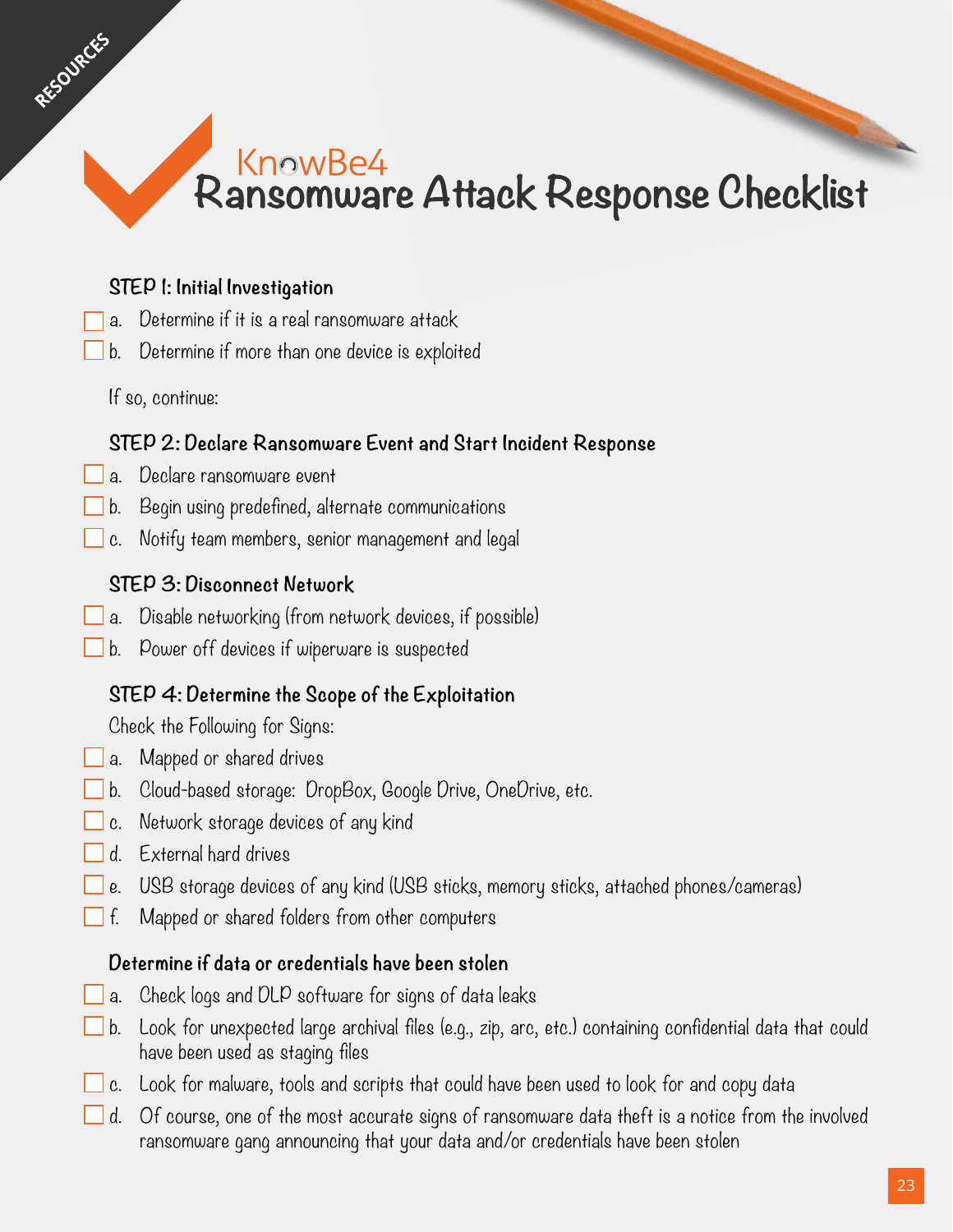#### **Determine Ransomware Strain**

RESOURCES

a. What strain/type of ransomware? For example: Ryuk, Dharma, SamSam, etc.

#### **STEP 5: Limit Initial Damage**

 $\Box$  a. Initial investigators should try to stop/reduce any damage they discover, if possible

#### **STEP 6: Gather Team to Share Information**

 $\Box$  a. The goal is to make sure the team correctly understands all information, including scope and extent of damage

#### **STEP 7: Determine Response**

- a. Pay the ransom or not?
- b. Repair or rebuild?
- c. Invite in additional external parties?
- d. Notify regulator bodies, law enforcement, CISA, FBI, etc.?

#### **STEP 8: Recover Environment**

- a. Repair only or rebuild
- b. Need to preserve evidence?
- c. Use business impact analysis to determine what devices and systems to recover and the associated timing
- d. Restore critical infrastructure first

#### **Step 9: Next Steps**

Prevent the Next Cyber Attack:

- a. Mitigate social engineering
- b. Patch software
- c. Use multifactor authentication (MFA) where you can
- d. Use strong, unique passwords
- e. Use antivirus or endpoint detection and response software
- Use anti-spam/anti-phishing software
- g. Use data leak prevention (DLP) software
- h. Have a good back up and regularly test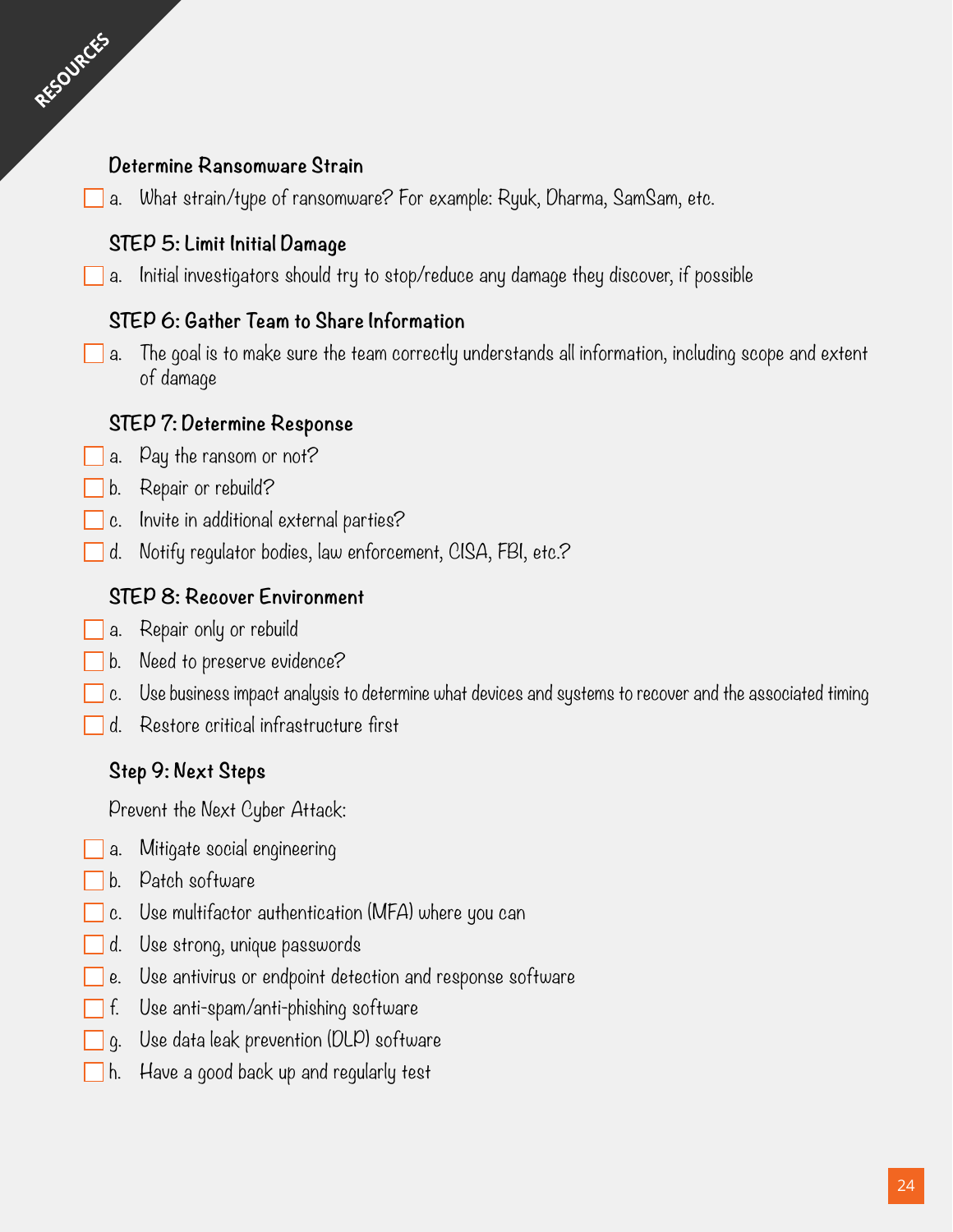#### **First Line of Defense: Software**

RESOURCES

- $\Box$  1. Ensure you have and are using a firewall.
- $\Box$  2. Implement antispam and/or antiphishing. This can be done with software or through dedicated hardware such as SonicWALL or Barracuda devices.
- $\Box$  3. Ensure everyone in your organization is using the very latest generation endpoint protection, and/or combined with endpoint protection measures like whitelisting and/ or real-time executable blocking.
- 4. Implement a highly disciplined patch procedure that updates any and all applications and operating system components that have vulnerabilities.
	- 5. Make sure that everyone who works remotely logs in through a VPN.

#### **Second Line of Defense: Backups**

- 1. Implement a backup solution: Software-based, hardware-based, or both.
- $\Box$  2. Ensure all possible data you need to access or save is backed up, including mobile/USB storage.
- $\Box$  3. Ensure your data is safe, redundant and easily accessible once backed up.
- 4. Regularly test the recovery function of your backup/restore procedure. Test the data integrity of physical backups and ease-of-recovery for online/software based backups for at least three or four months in the past. Bad actors lurk in your networks for months and can compromise your backups.

#### **Third Line of Defense: Data and Credential Theft Prevention**

- $\Box$  1. Implement Data Leak Prevention (DLP) tools.
- $\Box$  2. Use least-permissive permissions to protect files, folders, and databases.
- $\Box$  3. Enable system logs to track data movements.
- $\Box$  4. Use network traffic analysis to note any unusual data movements across computers and networks.
- $\Box$  5. Encrypt data at rest to prevent easy unauthorized copying.

#### **Fourth and Last Line of Defense: Users**

- $\Box$  1. Implement new-school security awareness training to educate users on what to look for to prevent criminal applications from being downloaded/executed.
- $\Box$  2. Your email filters miss between 5% and IO% of malicious emails, so conduct frequent simulated phishing attacks to inoculate your users against current threats; best practice is at least once a month.